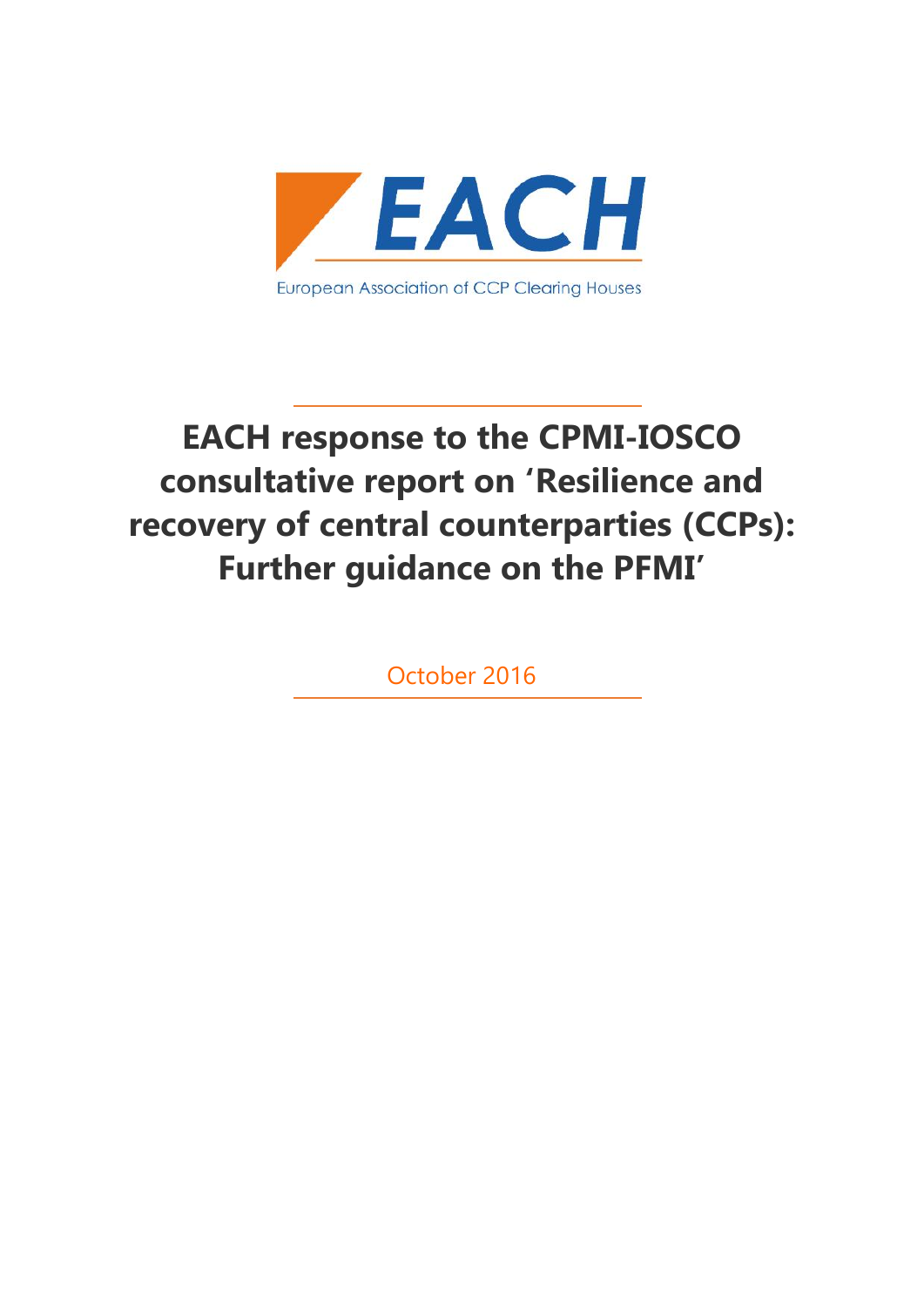#### EACH Response - CPMI-IOSCO consultative report on 'Resilience and recovery of CCPs: Further guidance on the PFMI' - October 2016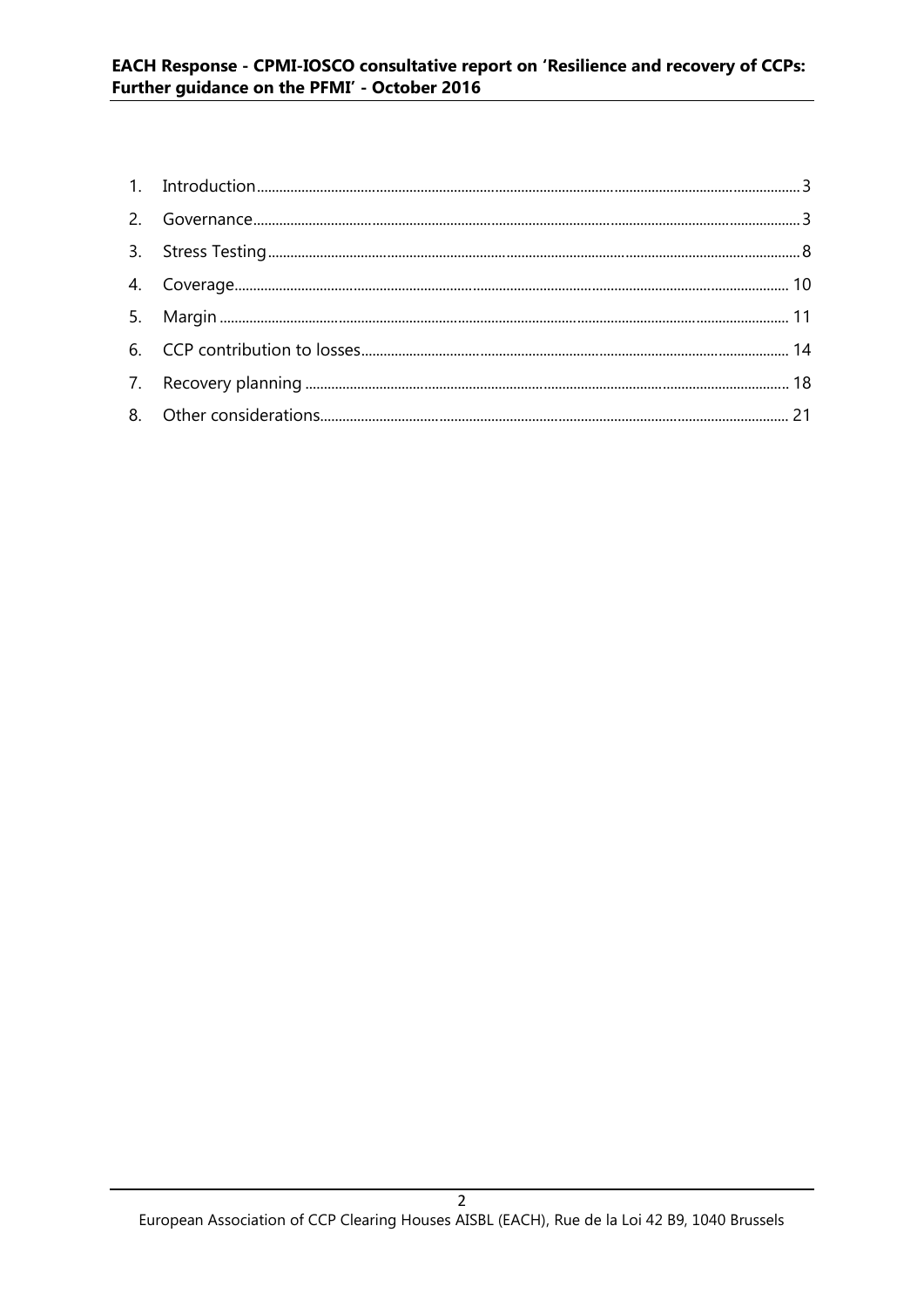## 1. Introduction

The European Association of CCP Clearing Houses (EACH) represents the interests of Central Counterparties Clearing Houses (CCPs) in Europe since 1992. EACH currently has 20 members from 15 different European countries and is registered in the European Union Transparency Register with number 36897011311-96.

EACH welcomes that CPMI-IOSCO has undertaken to provide clarification in order to ensure a consistent application of the Principles for Financial Market Infrastructures (PFMIs)<sup>1</sup> across jurisdictions and EACH appreciates the opportunity to provide feedback on the CPMI-IOSCO consultative report *'Resilience and recovery of central counterparties (CCPs): Further guidance on the PFMI on resilience and recovery of central counterparties'*<sup>2</sup> (hereafter 'the consultative report').

### 2. Governance

#### **Q1: Is the guidance provided on CCPs' governance sufficient and appropriate?**

#### **Differentiation between accountability and responsibility (Section 2.2)**

While the level of detail included in the consultative report appears sufficient, we would like to clarify the use of the terms 'responsibility' and 'accountability' in the context of the involvement of the Board in a CCP's governance structure.

The **consultative report tasks the Board** with ensuring the CCP meets several standards, including:

- **'**Explicit responsibility' to set and maintain the required level of financial and liquidity resources;
- Retaining the responsibility for any decision to remove any historical scenario;
- 'Explicit responsibility' for identifying and evaluating choices and trade-offs in the design of the margin system;
- 'Explicit responsibility' for assessing and limiting destabilizing, procyclical changes in the overall quantity of financial resources; and
- Considering how material changes impact the risk tolerance of the CCP and how such changes should be incorporated into the margin system and stress testing framework.

While the CCP's Board of directors is indeed *ultimately* accountable for the operation of the CCP, the day-to-day management responsibility lies with the CCP's management. EACH considers it would be **overly demanding to expect any Board to maintain the necessary**

<sup>1</sup> http://www.bis.org/cpmi/publ/d101a.pdf

<sup>2</sup> http://www.bis.org/cpmi/publ/d149.pdf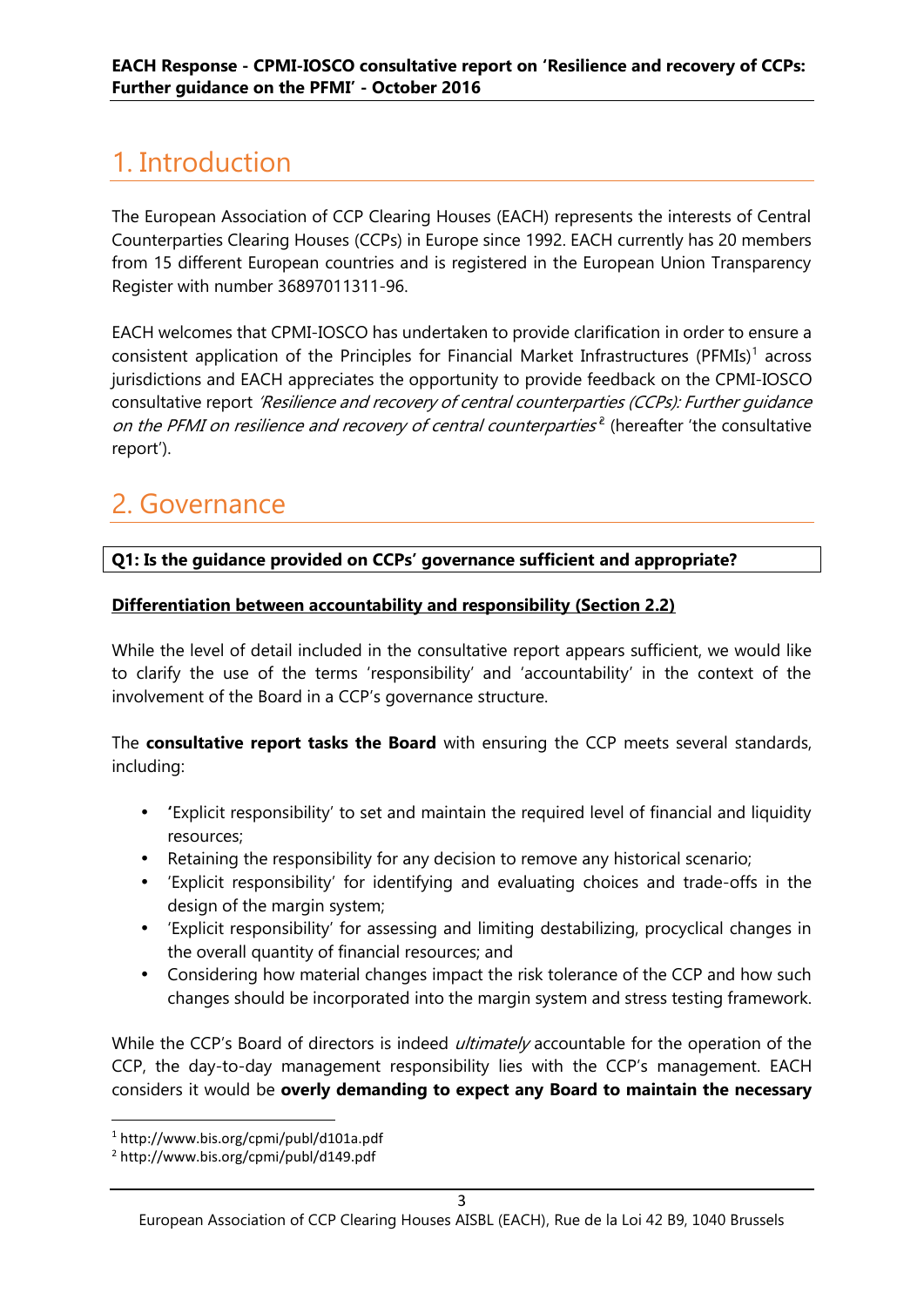**expertise and skillset to undertake the day-to-day management of the CCP.** Requiring the Board to do so would diminish the value of its independence, as the Board would be performing the role of the management. Furthermore, we consider that it would undermine a CCP's ability to deliver proactive, prudent and appropriate risk management.

EACH agrees that the Board needs to make informed decisions on significant matters relating to the risk management and risk profile of the CCP. However, under the European regulatory framework it is for the CCP to determine the specific role and responsibilities of the Board and in line with that approach<sup>3</sup>, we do not believe it appropriate or practicable for the guidance to prescribe that the Board be involved in more granular risk management decisions, which are better suited to the senior management of the CCP.

We would therefore **suggest replacing the words 'explicit responsibility' with 'explicit accountability'** or **'final responsibility'<sup>4</sup>** in the following sub-sections of section 2.2 of the consultative report:

- Design and objectives of the margin system and stress-testing framework (2.2.1 to  $2.2.5$ );
- Ongoing maintenance of required financial resources (2.2.6 to 2.2.8);
- Determining the amount and characteristics of a CCP's own financial resources to absorb losses (2.2.9 to 2.2.10);
- Limiting destabilising, procyclical changes (2.2.11 to 2.2.13);
- Review and validation of margin system and stress-testing framework (2.2.14); and
- Disclosure and feedback mechanism for reviewing the margin system and stresstesting framework (2.2.15 to 2.2.20).

This would be more in line with existing general corporate governance principles and best practice<sup>5</sup>.

**Additionally**, we question how a CCP could '*conduct regular and rigorous due diligence on its participants' understanding of, and their ability to predict and manage, potential changes in margin, default fund and collateral haircuts in times of market stress*' **(2.2.13)**. Other than describing the CCP's approach to, for example, margin and default fund calculation and collateral haircutting, and its procyclicality framework, it is difficult to see how a CCP can assess with certainty the degree to which participants understand those approaches. **EACH believes that this information should be widely available for members and CCPs should make themselves available for due diligence checks by members as appropriate to ensure this material is understood.**

<sup>&</sup>lt;sup>3</sup> Article 27(3) of EMIR.

<sup>4</sup> Article 4(4) of European legislation EMIR RTS 153/2013 state that '*the governance arrangements shall ensure that the Board of a CCP assumes final responsibility and accountability for managing the CCP's risks.*'

<sup>5</sup> For example, including that contained in the CPMI IOSCO PFMI, and the G-20/OECD Principles of Corporate Governance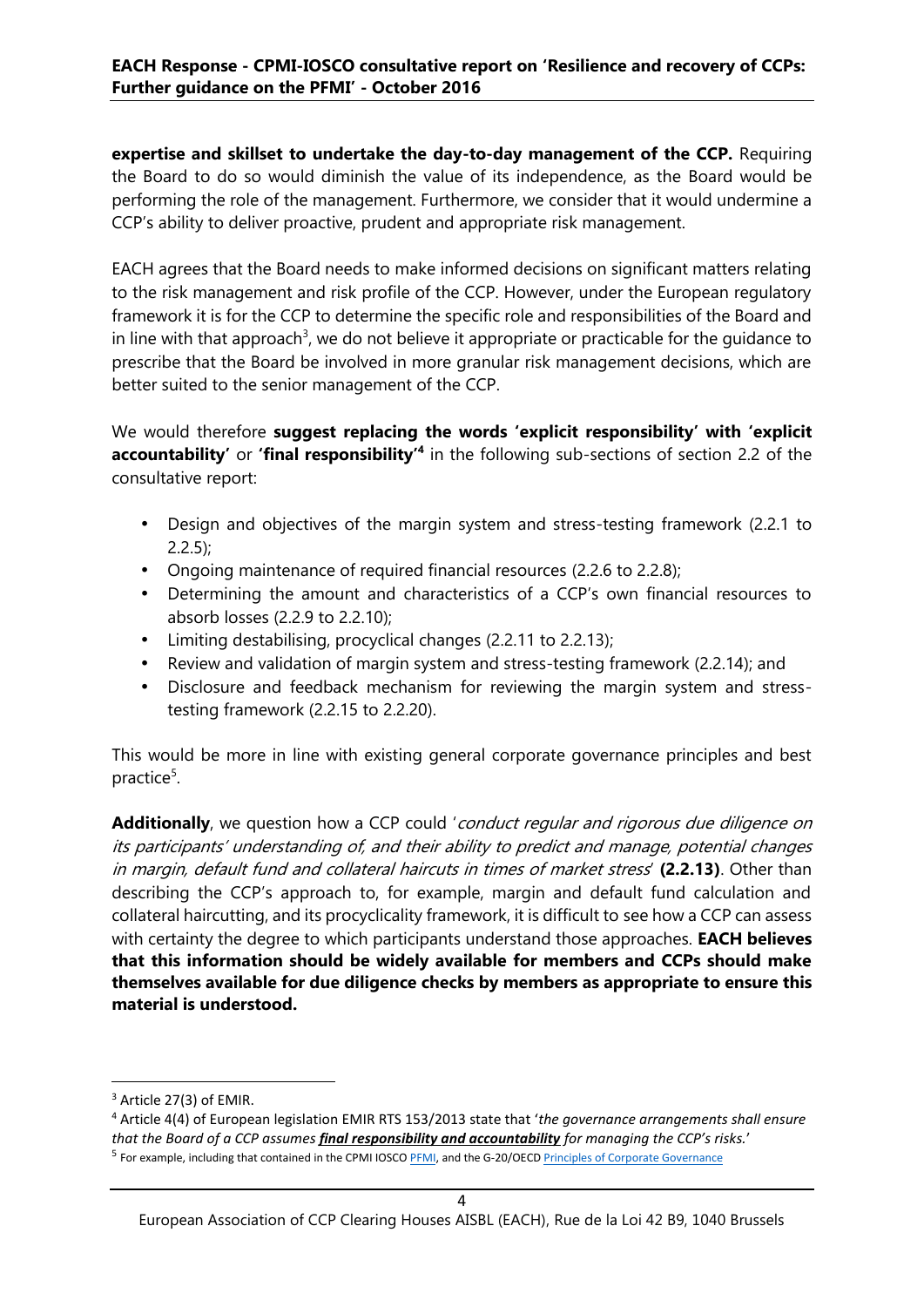**Q2: Is the current level of public disclosure by CCPs appropriate? In particular, is there a need for further disclosure related to margin and stress testing methodologies? If so, would the disclosure of the items included in the list (or a subset of the list) suggested by an industry group and attached as an Annex be appropriate and sufficient for disclosure and feedback purposes?**

#### **Market stakeholder disclosures I (Sections 2.2.15 to 2.2.20)**

CCPs currently make available a substantial amount of information to the public and to relevant stakeholders as appropriate. The disclosure provided by European CCPs is in line with requirements included in the PFMIs and the CPMI-IOSCO Public quantitative disclosure standards for central counterparties $^6$  in addition to the relevant provisions in the European legislation (EMIR)<sup>7</sup>. A list of the data points made available by CCPs in the CPMI-IOSCO disclosure and EMIR frameworks is included in Appendix 1 of our response.

The **CPMI-IOSCO Public quantitative disclosure standards** for central counterparties have resulted in CCPs making close to two hundred fields of quantitative data publicly available every quarter. While CCPs are working with regulators to further refine the disclosures, feedback on the publication of this data has been positive and EACH understands that both private and public institutions have begun using this information $^8$ . The EACH website includes a **central hub of public quantitative disclosure information** which provides links to the quantitative disclosure information of EACH members<sup>9</sup>. It appears from our conversations with the industry that many participants are not aware of the disclosures and the rich information that is already available. We would encourage education of participants on the availability of existing information and its use prior to advocating further disclosures.

In addition to the quantitative data described above and in line with the international guidance of CPMI-IOSCO, CCPs also disclose a substantial amount of **qualitative data** to the public through public rulebooks and the CPMI-IOSCO '*Principles for financial market infrastructures: Disclosure framework*'<sup>10</sup> .

EACH believes that the quantitative and qualitative information already disclosed by CCPs strikes the **right balance between transparency and confidentiality** and provides sufficiently comprehensive stakeholder disclosure.

In addition to the publication of quantitative and qualitative information as described above, CCPs have a number of **consultative processes** (i.e. advisory groups, rule filings, industry forums, regular visits to CCPs by clearing members, etc.) which allow CCPs to solicit views and provide the necessary disclosure to market stakeholders. Furthermore, before launching a new

<sup>6</sup> http://www.bis.org/cpmi/publ/d125.pdf

<sup>7</sup> http://eur-lex.europa.eu/legal-content/EN/TXT/PDF/?uri=CELEX:32012R0648&from=EN

<sup>8</sup> https://www.clarusft.com/ccp-disclosures-1q2016-trends-in-the-data/

<sup>9</sup> http://www.eachccp.eu/cpmi-iosco-public-quantitative-disclosure/

<sup>10</sup> PFMIs: Disclosure framework and Assessment methodology http://www.bis.org/cpmi/publ/d106.pdf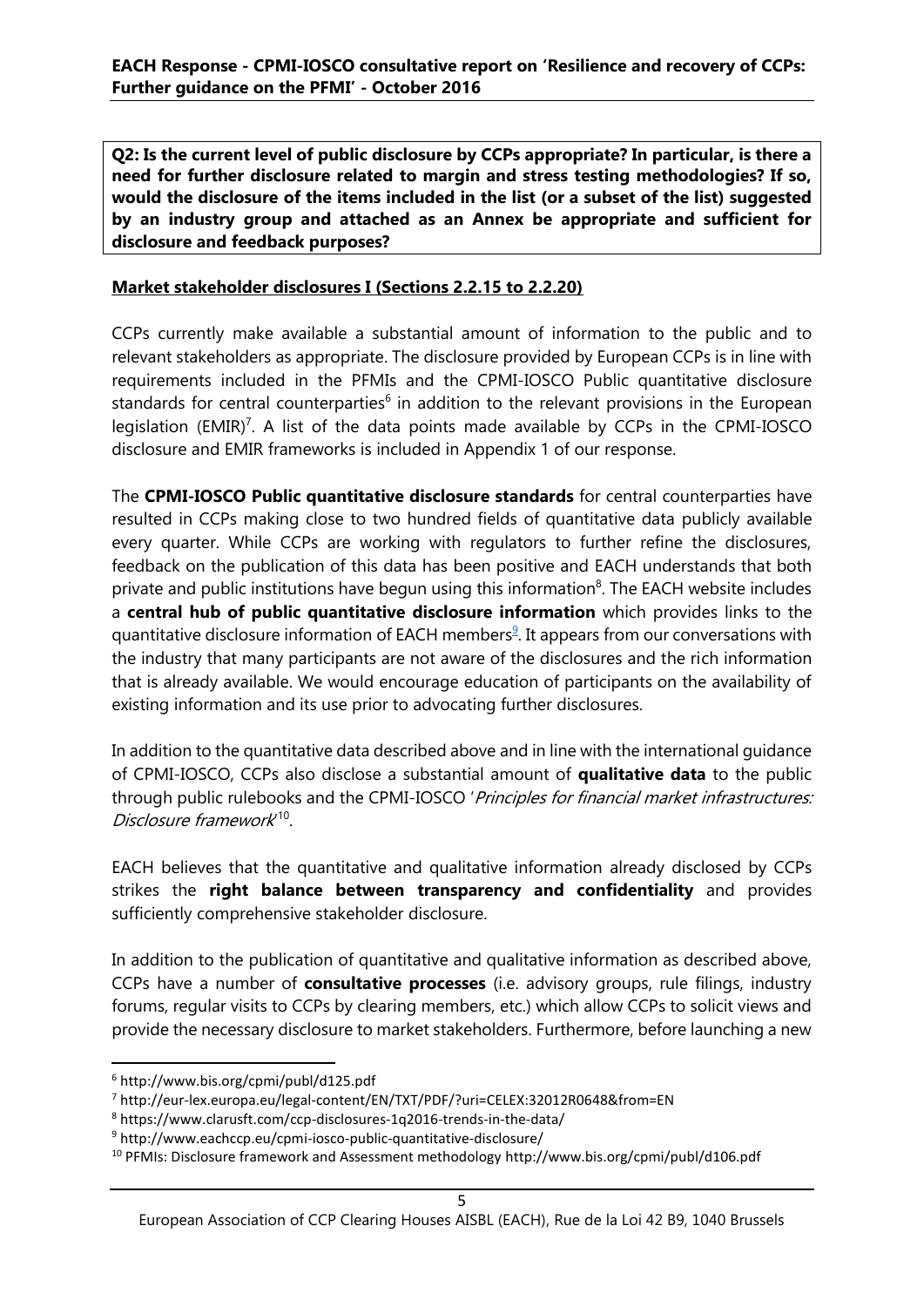product, CCPs extensively consult with clearing members and involve them in the design of their products.

European CCPs are also subject to an annual stress test exercise performed by the European Securities and Markets Authority (ESMA), which aims to assess the resilience and safety of the European CCP industry and **provide authorities** with detailed information about the performance of stress testing undertaken by CCPs<sup>11</sup>. Anonymous results have been also been published publically to allow market participants to understand how these particular risks will impact each CCP.

A potential requirement for CCPs to disclose additional metrics, such as the detailed information about margins and stress tests as described in sections 2.2.15 to 2.2.20 of the consultative report, would **undermine the balanced approach to transparency and confidentiality implicit in the PFMIs** as it would risk:

- Opening the possibility for market participants to 'game' the CCP (i.e. to structure their portfolios so as to circumvent the CCP's risk management requirements, or to benefit their trading strategies);
- Resulting in participants challenging (with the objective of lowering) the CCP's risk management requirements;
- Creating a 'model monoculture' that leads to industry participants using uniform stress tests, discouraging innovation and creating significant, common risks that are not considered by the common stress tests; and
- Revealing the exposures of other participants.

We note that market participants appear to have raised similar concerns to the ones we describe above. In a recent letter to CPMI-IOSCO by the International Swaps and Derivatives Association (ISDA), and specifically regarding the additional disclosure requirements proposed in the cover note to this consultation paper, it is stated that '*A few Working Group members do not support this request for Guidance. Specifically, certain Working Group members (including one member of the buy-side) believe that CPMI-IOSCO should foster further debate regarding the Transparency suggestions, in case they result in (i) inadvertent disclosures of market participant positions or (ii) increases in clearing costs that are not commensurate to risk management benefits'.<sup>12</sup>*

<sup>11</sup> https://www.esma.europa.eu/press-news/esma-news/esma-publishes-results-eu-central-counterparties stress-test

 $12$  ISDA letter to CPMI-IOSCO,  $13<sup>th</sup>$  July 2015, publicly available at https://www2.isda.org/attachment/NzcxNQ==/ISDA-Letter\_to\_CPMI-IOSCO\_on\_CCP\_Stress\_Testing\_Transparency\_Governance\_and\_Best\_Practices-FINAL.pdf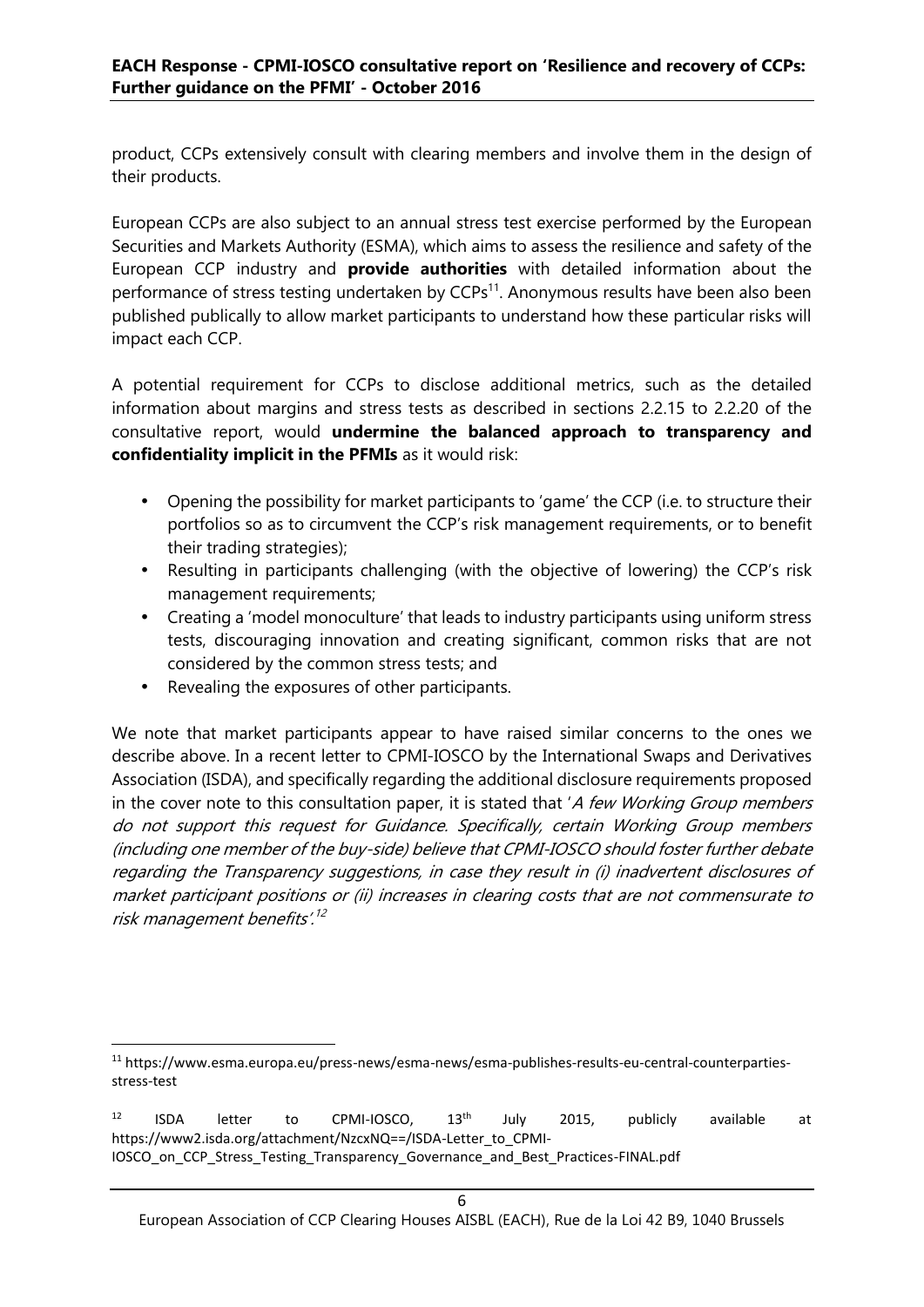EACH would therefore propose that the disclosure framework of CCPs is structured as follows:

- **Regular publication (public disclosure)** CPMI-IOSCO public quantitative and qualitative disclosure information in line with the current disclosure practice.
- **Regular publication (private disclosure)** Publication of information on the CCPs' margin policies in line with the current disclosure practice.
- **Additional information (private disclosure)** Subject to the existing confidentiality safeguards which seek to protect the commercial interests of other clearing members and clients, CCPs may consider the publication of **stress scenarios** and **aggregate stress tests results** (not individual stress tests results). In addition, for European CCPs we would suggest relying on the results of the annual **ESMA Stress Tests exercise** in order to address any need for further comfort with regard the CCP's margin and stress testing framework together with the need to ensure that the information disclosed by CCPs does not put at risk the risk management framework of the CCP**.**
- **Additional ad-hoc information (private disclosure)** Transmission to risk committee members of various additional information.

#### **Market stakeholder disclosures II (Section 2.2.9)**

Under section 2.2.9, the Board of the CCP is tasked with **receiving views from market participants on the amount and characteristics of the CCP's own resources exposed to losses**. We believe this requirement would be **inappropriate given the interests of market participants**. CCPs are by design risk management and mutualisation systems. The CCP's waterfall, and within it the CCP's own resources, are designed to not only provide a substantial buffer of collateral to cover counterparty credit risk, but also to ensure that the participants in the system have appropriate incentives to manage the risk they bring to the CCP and to participate appropriately in the default management process.

Requiring CCPs to consult market participants on the structure of the CCP's own resources in the waterfall risks undermining the incentive structure of the CCP, and with it market discipline and the limitation of counterparty, market and systemic risk. In times of systemic market stress, the current incentive structure promotes good market behaviour, early and proper participation in default management, and aligns the interests of CCPs, clearing members, market participants and regulators thereby prioritising the safety of the markets and the avoidance of taxpayer loss.

As an **alternative**, we would suggest that the Board of the CCP seeks to consider the views of direct and indirect participants through their representatives on the **risk committee**.

#### 7 European Association of CCP Clearing Houses AISBL (EACH), Rue de la Loi 42 B9, 1040 Brussels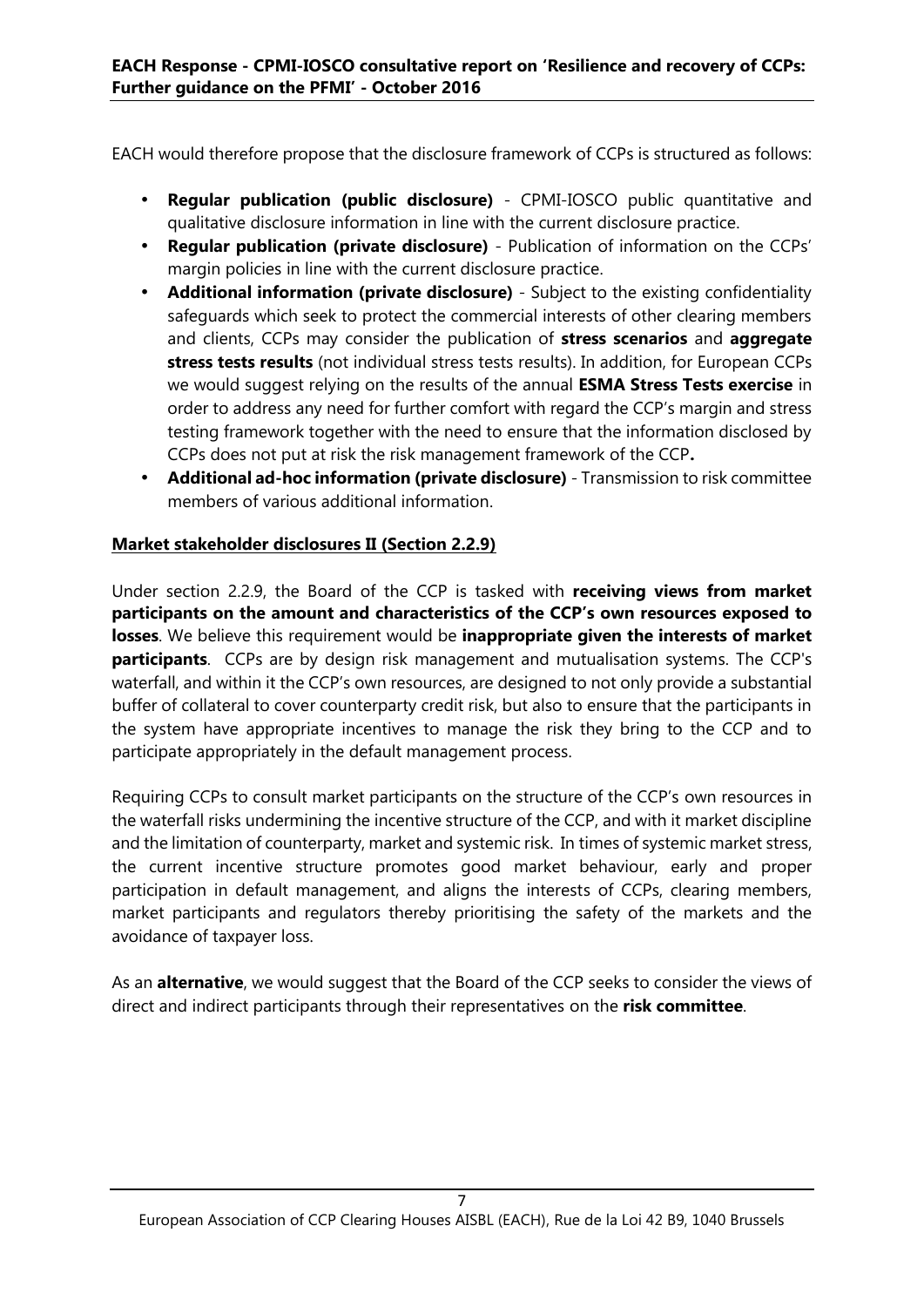## 3. Stress Testing

#### **Q3: Is the guidance provided on stress testing sufficient and appropriate?**

#### **General support for the stress testing proposals included in the consultation paper (Section 3)**

EACH generally welcomes the stress testing proposals made in the consultation paper. We consider that European CCPs already largely operate within these proposed standards.

#### **Porting of client accounts (Section 3.2.51)**

The guidance requires that a CCP makes the assumption that it will not be able to port any client accounts of the defaulted clearing member. The proposed guideline does not differentiate between segregated and non-segregated accounts. The **assumption that a CCP will not be able to port any segregated client positions is considered beyond extreme but plausible and could potentially disincentivise client clearing** involving segregated accounts.

EACH agrees that non-segregated accounts should not be subject to any porting assumptions. The likelihood for a successful porting of such accounts is uncertain or even unlikely due to the fundamental structure of the account. However, we do not believe it would be appropriate to treat segregated accounts in the same way. Although we recognize there will not be full certainty for segregated clients to find a transferee under stressed market circumstances, it is implausible to assume that all client accounts will have to be liquidated in the event of a clearing member default. The segregated accounts have been designed by CCPs and regulators with the objective of creating a robust client account structure which should facilitate successful porting to a high degree of certainty. To require CCPs to apply the assumption that all segregated client accounts cannot be ported and must be closed out following the default of a clearing member represents a scenario beyond an extreme but plausible one.

By treating the legally segregated accounts the same way as non-segregated accounts, the assumption does not take into account:

- The default management process deployed by CCPs
- Past default experiences involving the porting of clients
- Whether or not accounts have margin calculated on a gross or net basis and if collateral is held in segregated accounts,
- That larger clients (which represent the majority of the exposure for a CCP in relation to segregated client accounts), have multiple relations with potential back-up clearing members.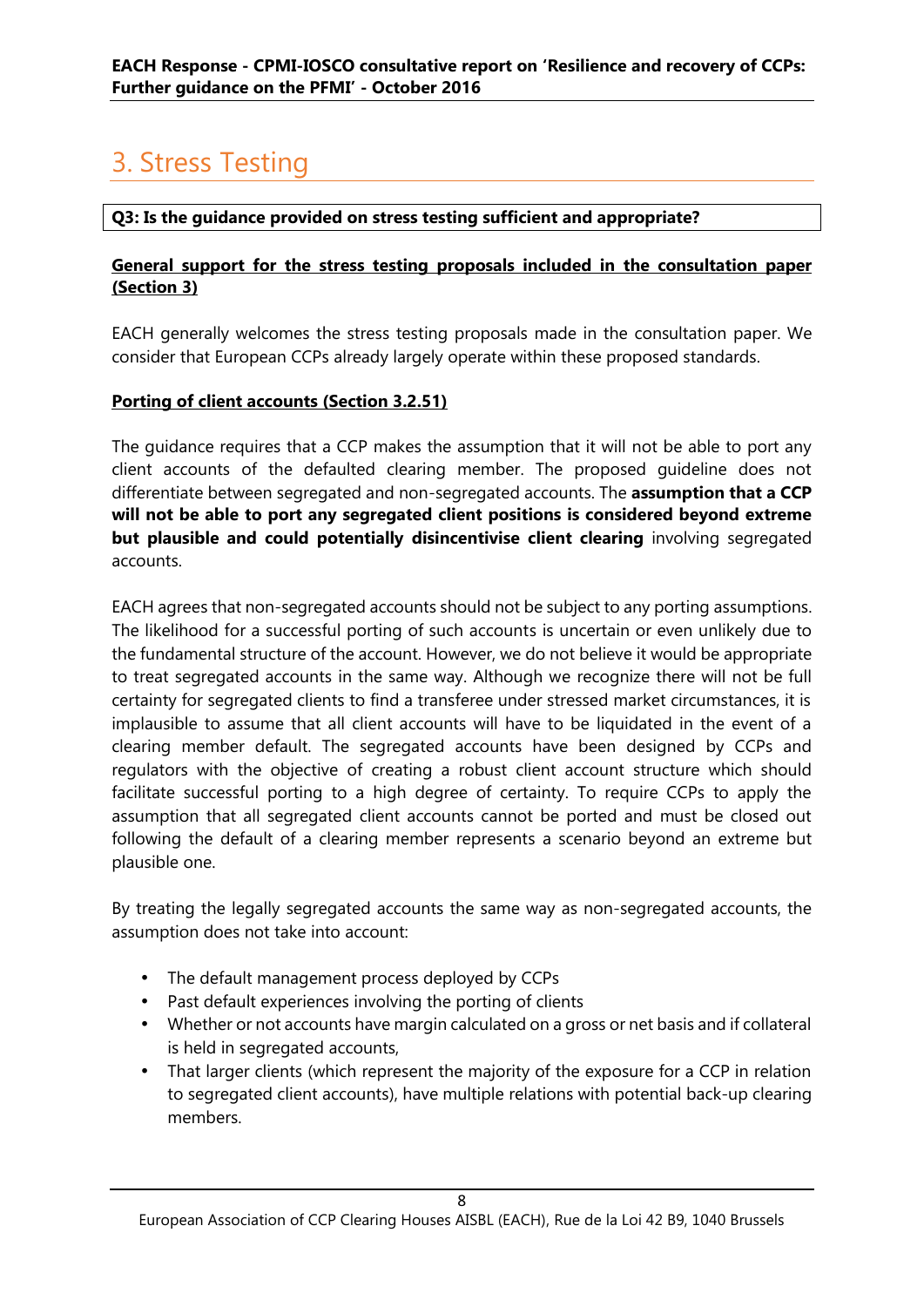**Q4: In the light of the potential for member positions and market prices to change significantly during the day, is the proposed guidance on capturing intraday positions and price movements in stress tests appropriate and sufficient?**

#### **Intraday positions (3.2.34)**

We believe that **the proposal included in the guideline to capture intraday positions and price movements represents a scenario beyond extreme but plausible**, based on the historical and hypothetical scenarios run by CCPs. EACH suggests that CCPs consider capturing intraday positions and price movements at their own discretion and judgement.

Clearing members' and their clients' portfolios fluctuate for a multitude of reasons, including market volatility, changing market characteristics, or structural changes to the entity's strategy or business model. For these reasons, historical data on position changes, or its use in predicting future changes, provides little value when determining stress scenarios.

Requiring CCPs to attempt to foresee intraday position changes (with a request for clearing members and clients to cover intraday moves) would likely lead to a drain of liquidity as margin requirements would become higher, particularly for directional portfolios. This liquidity drain would be particularly acute for interoperable CCPs.

Intraday exposures are **risk-managed using a collection of tools outside of stress testing**, including, but not limited to, initial margin, variation margin, and participant monitoring. Initial margin covers potential future exposures, while variation margin removes risk from the system at least once daily. **Participant monitoring** ensures that no portfolio poses risks disproportionate to the size of that participant's resources or wherewithal to meet payment obligations. CPMI-IOSCO should be cognisant of the toolkit used by CCPs and ensure that no single component is required to be so conservative as to pose liquidity constraints on market participants.

#### **Stressed period of risk (3.2.43)**

EACH understands the stress period of risk (SPOR) as the number of days to be taken into consideration when determining the price movement parameters. As described in our paper *'Best practices for CCPs' stress tests'*<sup>13</sup> , EACH believes that SPOR should be aligned with the margin period of risk (MPOR). A default process can extend over several days with some positions being liquidated before others. The actual close out process will be specific to the type of product and the positions of the clearing member in default.

In order to ensure clarity, it should be assumed that the shock is applied as one movement over the entire SPOR (which makes no assumptions as to when positions are closed out or hedged during the stress period of risk). Different liquidation periods can be applied for

<sup>13</sup> http://www.eachccp.eu/wp-content/uploads/2015/12/Best-practices-for-CCPs-stress-tests.pdf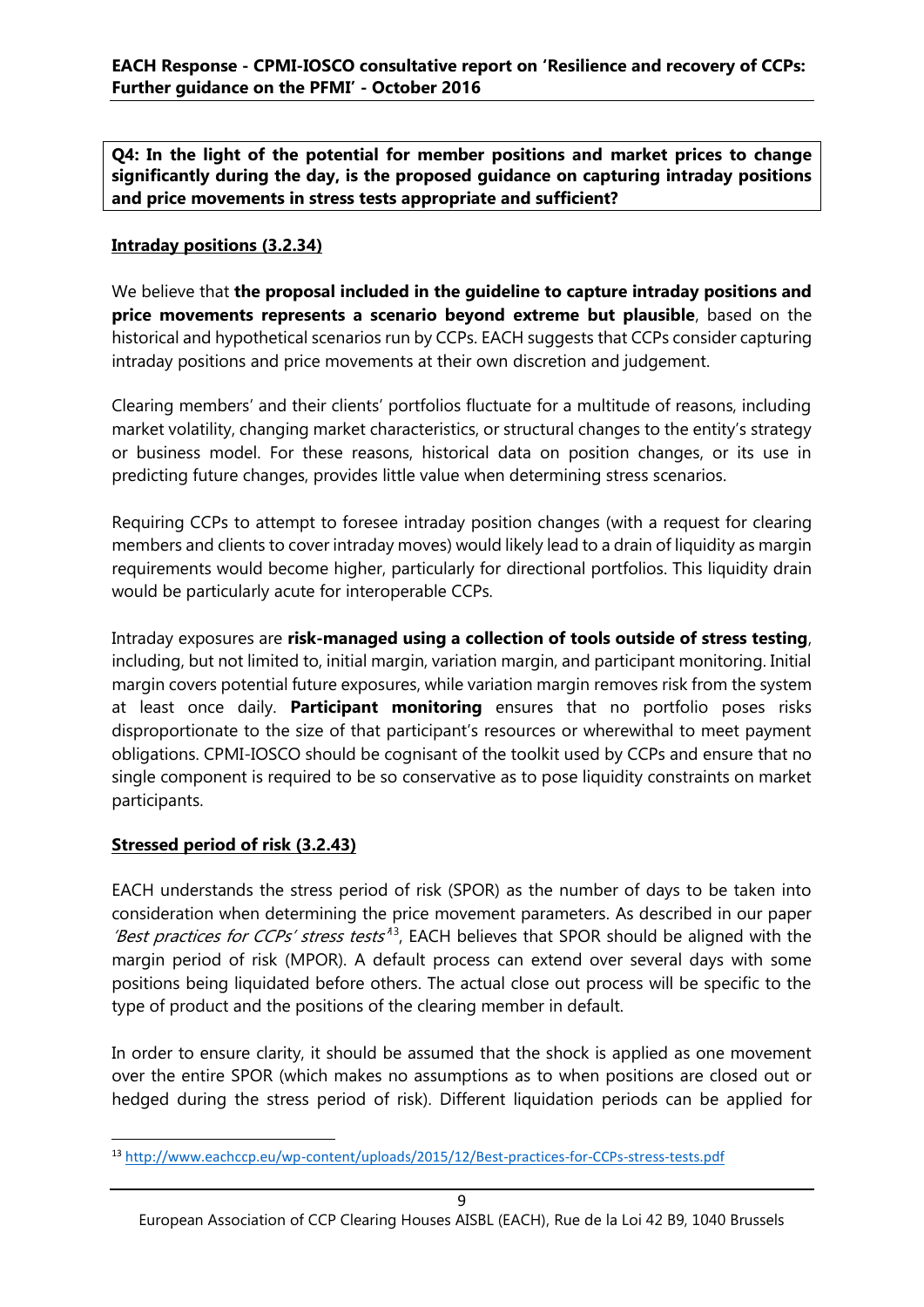different products/accounts when calculating initial margins. Since there is only one theoretical price movement scenario for the whole portfolio, the most conservative practice is to apply the largest MPORs if there is more than one possibility. For example, in the case where house account has a 5-day MPOR and client accounts 7-day, to use the one that leads to the largest price variation.

### 4. Coverage

#### **Q5: Is the guidance provided on coverage sufficient and appropriate?**

#### **Adequacy of current Cover 2 requirement (Section 4)**

We believe that the **guidance provided on coverage is sufficient and appropriate**. While we understand that the Cover1/Cover 2 requirements are minimum requirements, it should be noted that all EMIR-authorised CCPs are at present subject to Cover 2 requirements and therefore able to withstand the default of their two largest clearing members under extreme but plausible market conditions<sup>14</sup>. Not only do these requirements provide a substantial buffer of collateral to cover counterparty credit risk, but they also ensure that the participants in the system have appropriate incentives to manage the risk they bring to the CCP and to participate appropriately in the default management process.

Cover 2 requirements are regularly assessed by CCPs to account for changes to the exposures of their participants. CCPs recalibrate the size of their financial resources on the basis of a thorough risk analysis rather than on the basis of automatic triggers. This ensures an appropriate balance between flexibility and predictability and enables the CCP to employ prudent risk management practices that adequately account for the specificities of the products and markets for which they clear.

#### **Q6: Is the current two-tiered Cover 1/Cover 2 minimum standard still appropriate in relation to the guidance in the report?**

EACH would welcome further clarification with regard to the conditions that must be met for a CCP to be considered as non-systemically important and therefore only subject to Cover 1 as per the PFMIs.

<sup>14</sup> Credit Cover 2 - Article 43(2) of EMIR states that *'The default fund referred to in Article 42 and the other financial resources referred to in paragraph 1 of this Article shall at all times enable the CCP to withstand the default of at least the two clearing members to which it has the largest exposures under extreme but plausible market conditions.'*

Liquidity Cover 2 - Article 44(1) of EMIR states that *'A CCP shall measure, on a daily basis, its potential liquidity needs. It shall take into account the liquidity risk generated by the default of at least the two clearing members to which it has the largest exposures.'*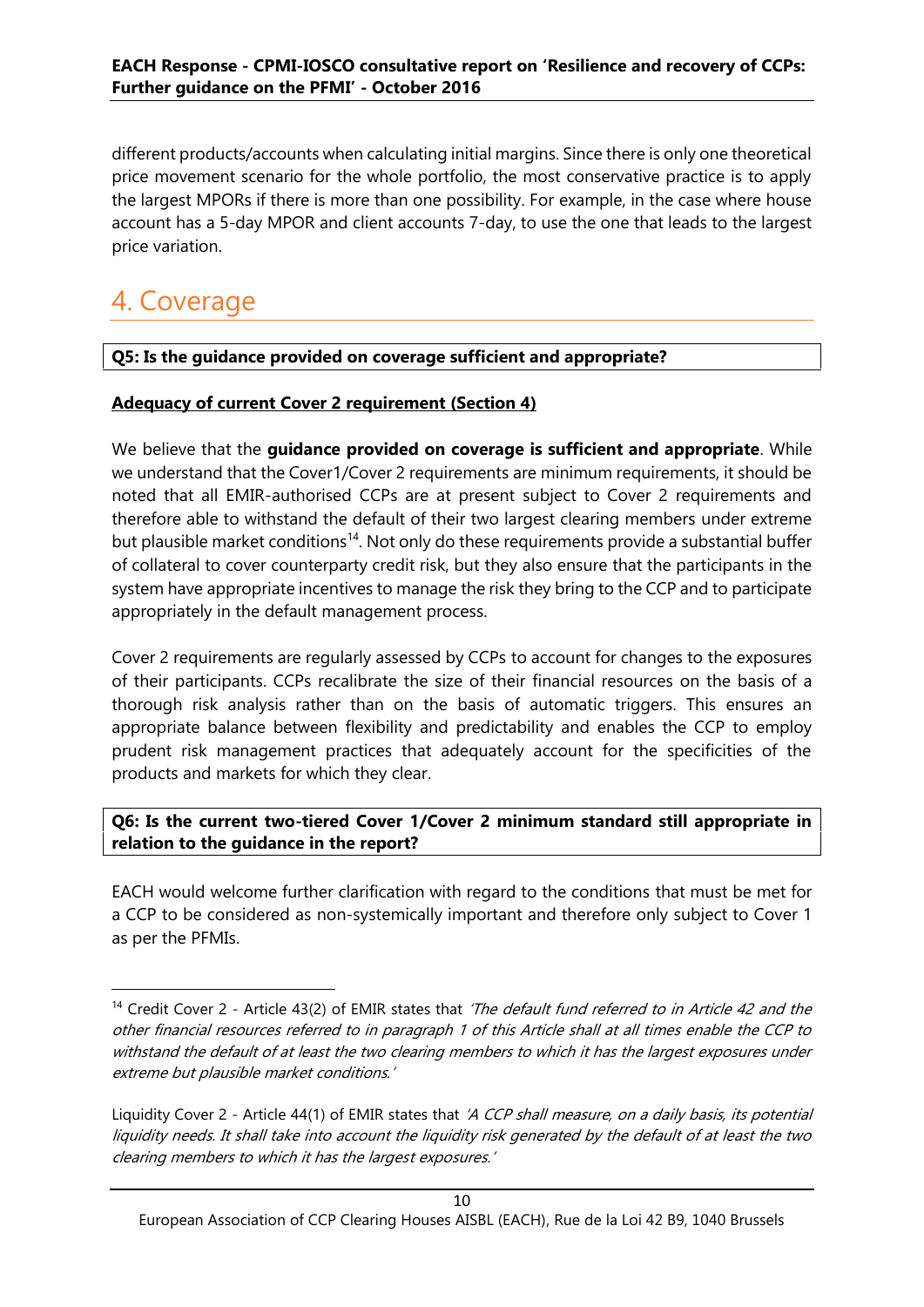## 5. Margin

#### **Q7: Is the guidance provided on margin sufficient and appropriate?**

#### **Evaluation of the reliability and consistency of prices that the CCP receives to detect both stale and erroneous data (Section 5.2.21)**

EACH supports the evaluation of prices to identify instances of stale or erroneous data, however **we do not understand the logic behind the proposed requirement to have back up sources for ETD prices that originate from an exchange.** In situations in which the exchange is not operational, there would not be a reliable external source for obtaining pricing data for those products for two reasons:

- the products would not be trading and therefore would not exhibit price changes;
- the exchange is the golden source of prices for its products and proxy pricing is unlikely to be accurate.

#### **Q8: Is the guidance provided on procyclicality appropriate and sufficient?**

#### **Add-ons, buffers and floors in margins and guarantee fund (Sections 5.2.12 to 5.2.16, 5.2.35 to 5.2.44)**

There are multiple components of the proposed guidance that refer to the possibility for **add ons, buffers, or floors** in both margin and guaranty fund requirements. The guidance also proposes that the CCP be able to call for more financial resources, whether as margin or guaranty fund payments, **faster and more frequently**.

In doing so, the consultative report proposes that CCPs should ensure that margin requirements are consistent with the goal of limiting destabilising, procyclical changes in margin requirements. EACH supports the overall effort to manage procyclicality in the course of prudent risk management. However, despite the overarching goals of ensuring that exposures are adequately covered by financial resources and to limiting procyclical funding requirements, we believe that the guidance, as proposed by CPMI-IOSCO, increases the risk that procyclical funding requirements will occur.

The guidance contains significant prescription around the use of certain tools, primarily related to margin, to reduce procyclicality. Such prescription may ultimately restrict a CCP's ability to appropriately manage risk, especially in times of high volatility or market stress. **Guidance around procyclicality that is driven by prescribing the use of specific tools, opposed to being outcomes, principles based approach results in restrictive risk management**, particularly given the unique markets and products for which CCPs provide clearing services.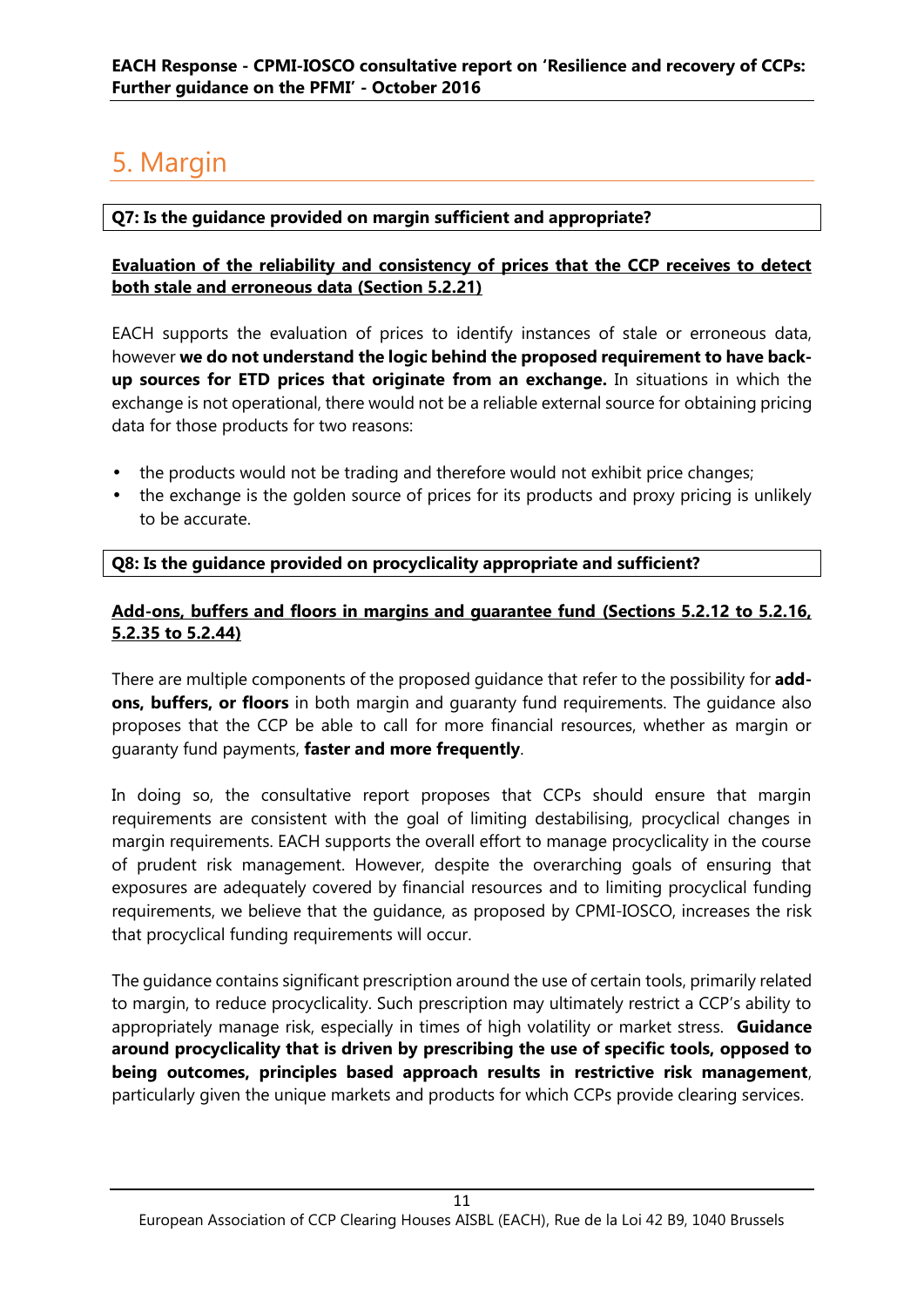Approaches to managing procyclicality that are entirely model-driven discount the expertise and skills of a CCP's risk management, which have provided expert judgment during times of stress for managing procyclicality. Additionally, over reliance on model-driven approaches run the risk of creating systemic risk, as it is unlikely that a model can adequately account for all types of risk, for example political risk as CCP risk management expertise had to take into account during the recent changing market conditions related to the UK referendum.

It is also important to consider that although large step changes in initial margin can be procyclical, other aspects of a CCPs practices can create far more destabilizing procyclicality if not managed, such as automatic hard threshold based settlement variation calls (particularly one-way settlement variation calls where liquidity is pulled from the market) or frequent changes to haircuts, both of which can result in even greater procyclical risk in times of stress and likely cause more disruption than initial margin changes.

Despite the overarching goals of ensuring that exposures are adequately covered by financial and liquidity resources and to limiting procyclical funding requirements, we think that **the guidance increases the risk that funding requirements will be too large for many participants to fulfil and discourages or creates hurdles for market participants to access cleared markets**. EACH encourages CPMI-IOSCO to assess the collective impact of the proposed guidance on the market and to ensure that it does not enact funding requirements so severe as to impose further constraints on market participants. Such requirements could force some clearing members to exit the business, further concentrating the membership base at many CCPs. If clearing becomes too expensive for more firms, clearing services will ultimately become accessible only to the largest financial institutions. This will result in the positions cleared through the clearinghouse becoming unnecessarily concentrated, increasing the risk and impact of a potential clearing member default. Ensuring that CCPs meet prudent risk management standards whilst also allowing participation from a broad and diverse set of market participants is crucial to protecting the stability of the market.

#### **Intraday settlement cycle and CCP judgement (Section 5.2.22)**

The guidance proposes that rather than relying on unscheduled and manual interventions, CCPs should consider using regular and automated margin calculations on an intraday basis, and that CCPs should identify, establish and implement clear triggers and thresholds to recalculate margin requirements on an intraday basis.

EACH supports the use of **scheduled, routine margin calls** to remove risk from the system; **unscheduled** cycles in certain circumstances and in those cases with an eye towards managing systemic risk; and when appropriate as driven by price and position changes, use of **real-time intraday margin calls**. Unscheduled, ad-hoc settlement cycles, without CCP discretion and based on hard thresholds may result in increased systemic risk, rather than reduced overall risk. CCPs should have the authority, ability and operational capacity to apply expert judgment and make intraday margin calls and payments, keeping in mind the balance between procyclical changes to margin requirements and prudent risk management.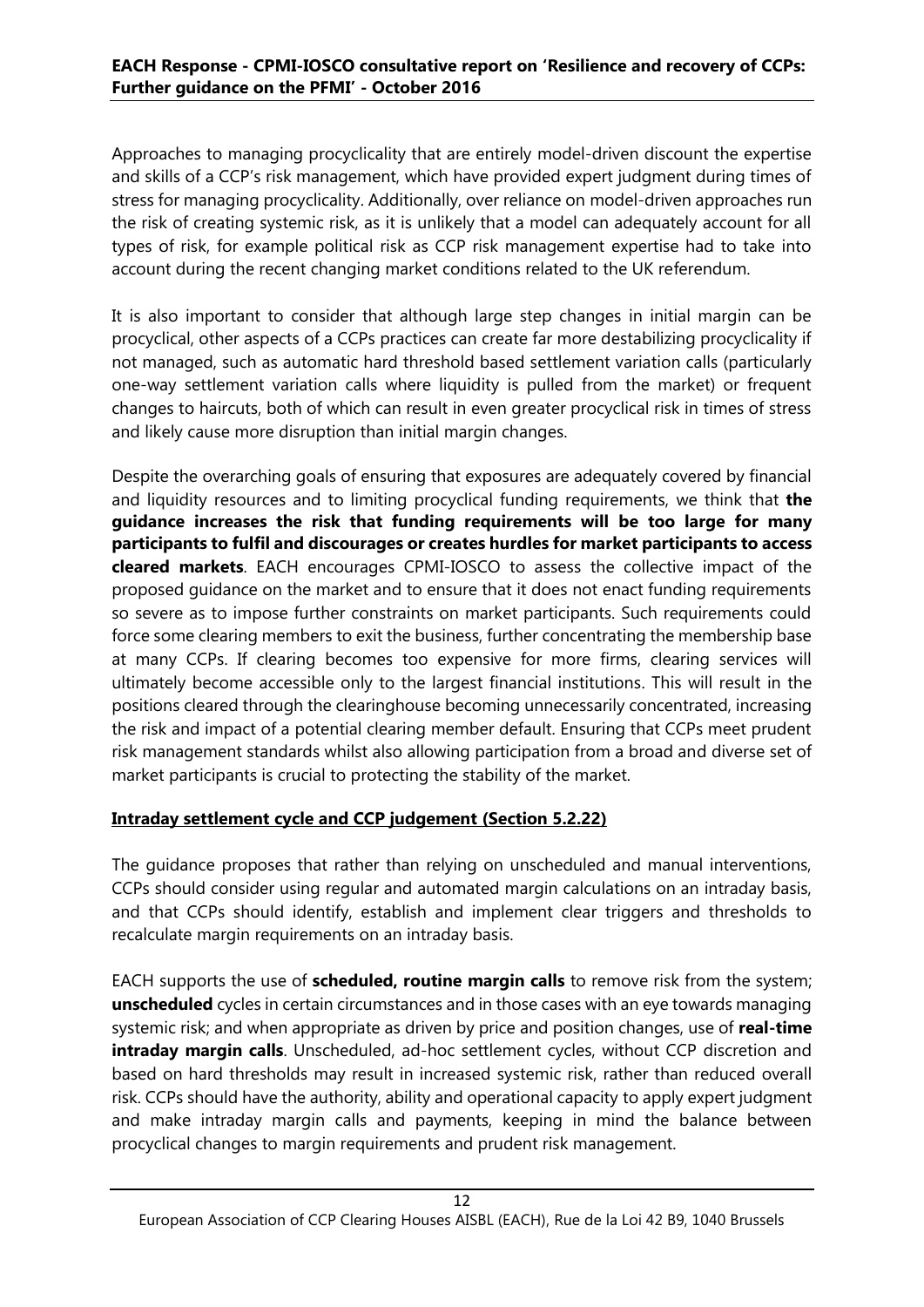#### **Portfolio Margining (Section 5.2.49)**

The current PFMIs allow offsets to be provided in portfolio margining if the risk of one product is significantly and reliably correlated with the risk of another product. While we support the PFMIs' objective of prescribing a prudent risk management approach to determining if products are eligible for portfolio margining, we believe that choosing correlations as a metric to measure the adequateness of the margin at a portfolio level can be statistically misleading for portfolio margin models. Our detailed views are included in the EACH paper *'EACH views on portfolio margining'*<sup>15</sup> .

EACH suggests that, in addition to the current provisions in the PFMIs, international guidelines also provide the possibility for **portfolio margining should take place where the following criteria are met**:

- The CCP is able to demonstrate that its margin model is sufficiently robust to prudently model the risk of the financial instrument even when correlations may not be significant nor reliable. The main tool to accomplish this is back testing, including 'micro back tests', which are tests at the small portfolio level (e.g. outright positions and commonly traded spreads), in addition to tests at client or clearing member level.
- The CCP can demonstrate that the group of financial instruments to be portfolio margined can be hedged as one portfolio of risk during a default and/or auctioned in a reasonable period of time (as applicable), consistent with the liquidation process.

Given the incorporation of these prudent considerations in determining risk offsets between portfolio margined products, **it would be inappropriate to go further and require CCPs to observe any artificial caps on such offsets**. Employing arbitrary artificial caps could negate risk driven determinations for risk offsets, particularly given the breadth of products which would be subject to them. Provided the above conditions are met, CCPs should be able to provide offsets without an artificial cap.

**Q9: The PFMI do not explicitly address margin add-ons. Is the guidance provided on margin addons adequate to ensure sufficient coverage by the margin system and other prefunded financial resources in line with the PFMI?**

Please see our answer to question 8.

<sup>&</sup>lt;sup>15</sup> '*EACH views on portfolio margining*', July 2015, <u>http://bit.ly/1IkhUq9</u>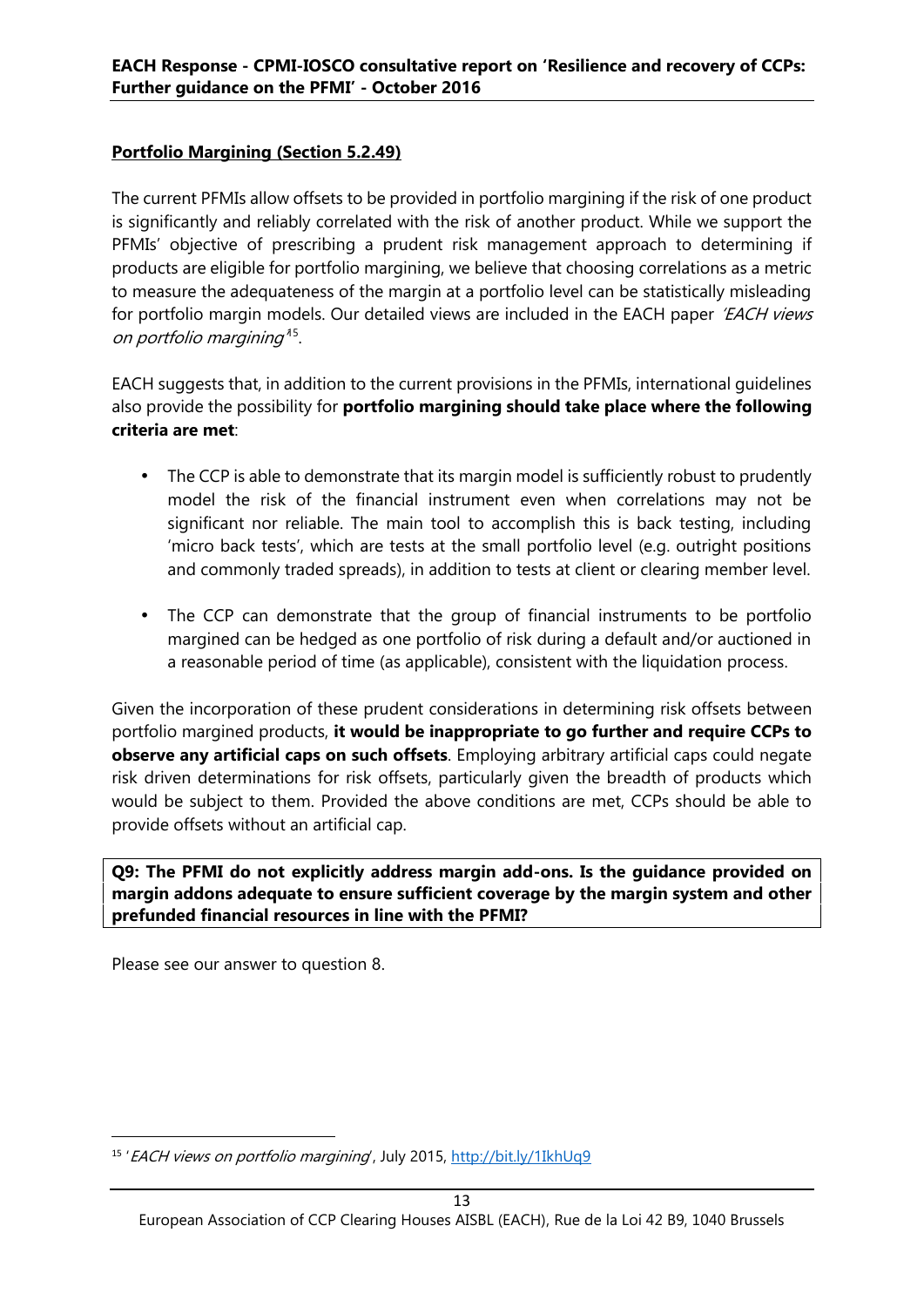### 6. CCP contribution to losses

**Q11: Is the guidance provided on a CCP's contributions to financial resources to cover losses sufficient and appropriate?**

#### **General support for the CPMI-IOSCO proposals (Section 6)**

EACH generally **supports the proposals for a CCP's contributions** to financial resources to cover losses.

In order to ensure the safety of the markets, CCPs have developed a structure that incentivises appropriate behaviour by market participants. This incentive structure not only facilitates certainty of process during normal market conditions, but most importantly serves to bring markets back into alignment during times of severe market stress. A CCP operates on the basis of shared risk between itself, its members, and their clients and the certainty and reliability of these incentives is critical to returning to normal market function during the extreme and remote scenarios that could result in triggering the default management waterfall.

#### **Default losses**

European CCPs must maintain clear and transparent default management processes, including detailed accounts of the circumstances under which the mutualised funds of non-defaulting clearing members can be accessed and how the CCP plans to replenish that funding. The default waterfall of European CCPs follows a sequence of (i) defaulter pays, (ii) CCP contribution, and (iii) mutualisation across non-defaulting clearing members.

EMIR requires CCPs to contribute some of their **own capital** to the default waterfall right before the use of the mutualised resources<sup>16</sup>. Such dedicated resources (skin-in-the-game or SIG) provide a significant layer of pre-funded resources, in addition to providing additional, direct incentives for the CCP to perform prudent risk management. Furthermore, such resources align the interests of the CCP with those of its stakeholders in managing a default, thereby minimising losses and stabilising the market.

The **purpose of SIG is different from the purpose of the clearing members' contributions to the default waterfall**. Whilst SIG acts as an incentive for the CCP to undertake prudent risk management, the resources provided by the clearing members are directly derived from the risk they introduce to the CCP and are calibrated to ensure that the CCP has sufficient prefunded resources to manage the default of a clearing member(s). Such resources serve as an incentive for clearing members to appropriately manage the risk of their portfolios.

<sup>16</sup> Article 35 of the EMIR RTS 153/2013 sets the minimum level of the CCP's SIG to 25% of its capital requirements.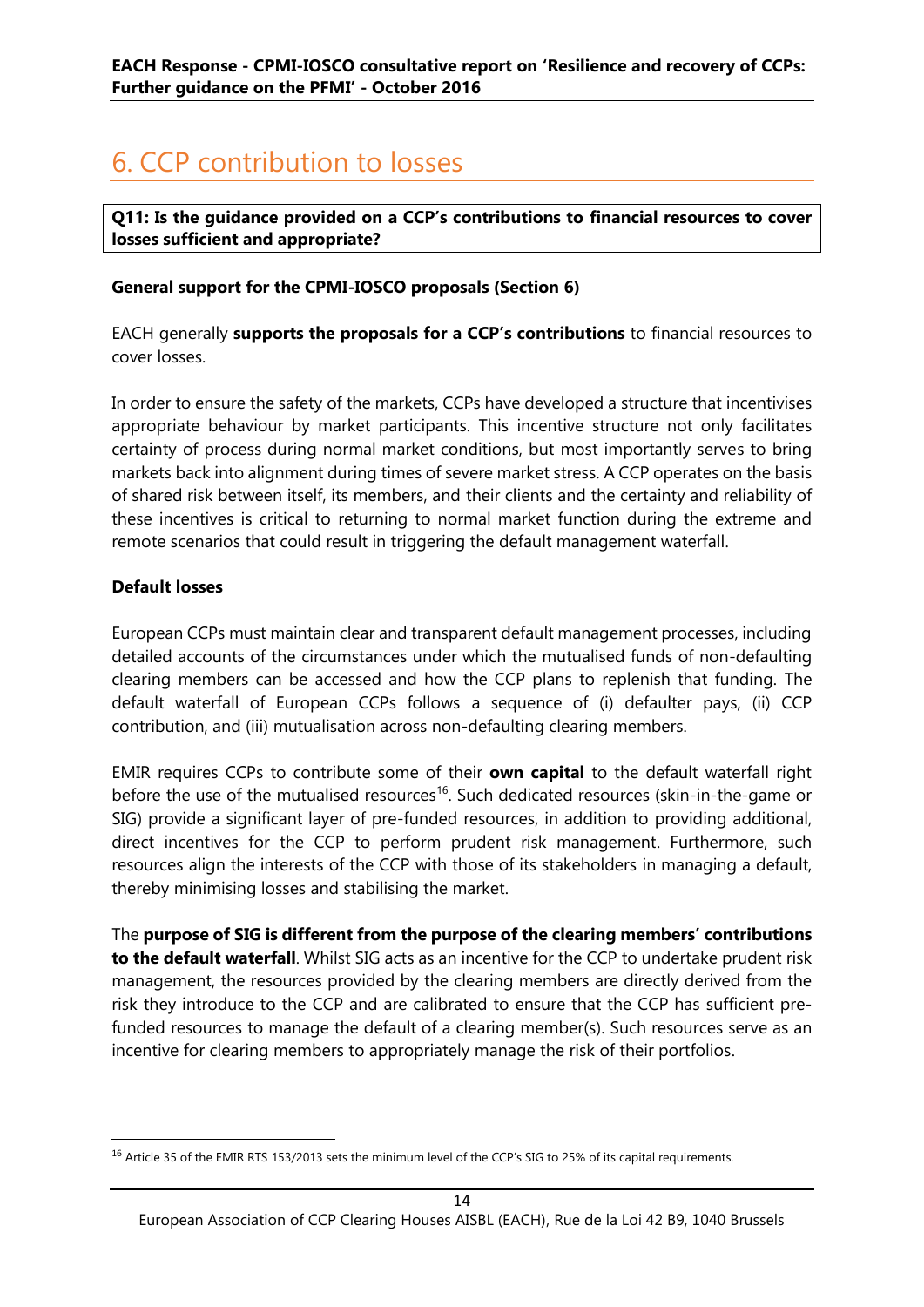For European CCPs, SIG is proportionate to the risk stemming from the activities of the CCP**.** The magnitude of SIG is **revised on an annual basis**.

EACH considers a **SIG requirement based on the CCP's regulatory capital** appropriate for alignment with the set of risks the CCP is directly responsible (e.g. general business and operational risks). This link incentivises the management of the CCP to ensure resilient operations, prudent risk management and on-going financial viability. It incentivises the clearing members to participate in close-out auctions as they know that their firm will face any residual losses beyond the SIG.

**EACH considers that SIG should not be based on the size of the default fund** or any other metric derived from the magnitude of risk brought to the CCP by the clearing members. Any such requirement would result in the CCP subsidising the potential losses arising from clearing members' portfolios and risk undermining the incentives for clearing members to appropriately manage the risk in those portfolios. Linking SIG to the size of the default fund would create moral hazard as clearing members would be incentivised to engage in riskier activities partially subsidised by the CCP operator.

It would also compromise the neutrality of the CCP, potentially encouraging the CCP to reduce the size of the default fund in order to lower its level of SIG, undermining the effectiveness of the CCP's risk management structure. In a crisis situation, the CCPs' risk neutral position is critical to mitigating the impact of a default and quickly returning stability to the market.

Linking SIG to the size of the default fund may also introduce funding difficulties for the CCP given the dynamism of the size of the default fund. CCPs resize their default fund on a regularly basis (e.g. monthly) which could require the CCP to raise capital frequently and within short periods of time based on the size of portfolios that they do not control.

We consider that the resources held by European CCPs to cover default losses (default fund plus SIG) are sufficient to cover the vast majority of circumstances, including the simultaneous default (and failure of resolution) of multiple large clearing members. When combined with assessment powers, we consider that sufficient resources are available to enable CCPs to withstand market stress and losses that would far surpass any scenario that could be deemed 'extreme but plausible'. This assumption was confirmed by the ESMA EU-wide CCP Stress test 2015 report, which found that even *'reverse stress test scenarios constructed by further increasing the number of member defaults have not revealed plausible scenarios with systemic impact.'*

Requiring **additional contributions from the CCP would have two detrimental effects**:

 **It would disrupt the incentive structure** previously described. As previously discussed, such structure is of fundamental importance to the success of the CCP's risk management and default management processes.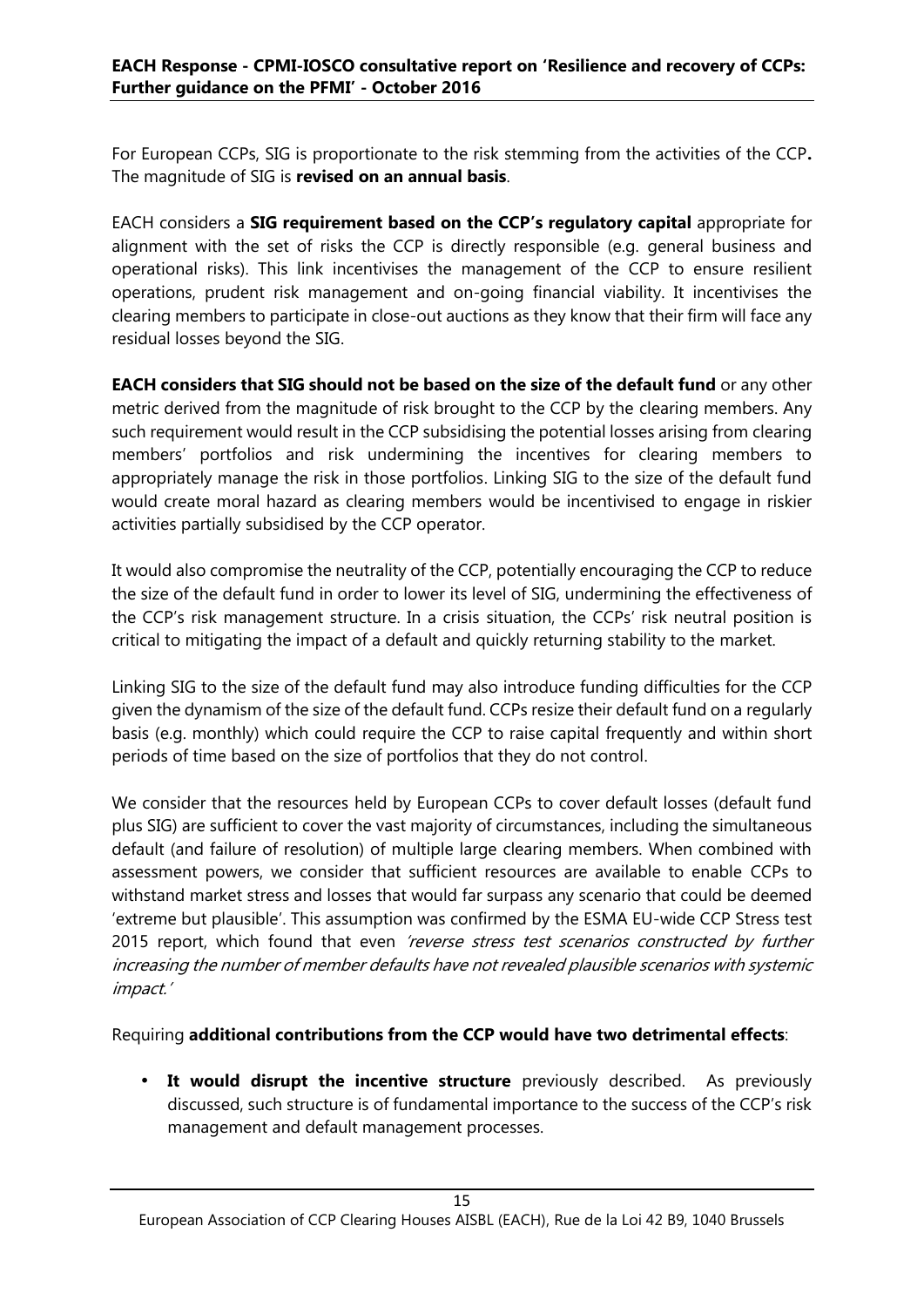**It would impose additional cost on all market participants**. Not only is there insufficient justification for this cost, considering how improbable it is that such resources will be utilised, but such costs would disproportionately impact smaller market participants, potentially limiting their access to clearing services. It is unlikely that clearing members of all sizes could provide additional pre-funded resources, potentially driving some firms from the market and creating concentration risks. Evidence for this can be found in ESMA's recent proposal to delay the clearing mandate for Category 3 counterparties in Europe due to the lack of access to clearing for smaller market participants as a result of existing cost and capital pressures<sup>17</sup>. Discouraging the use of CCPs in such a way would contribute to an increase of credit, market and systemic risk, against the objectives of the G20 $^{\rm 18}$ .

#### **Non-default losses**

There are a variety of non-default stresses that could lead to losses at the CCP. Given the heterogeneous nature of such stresses, it is important to give separate consideration to each type of stress.

There are three main types of stress scenarios that could give rise to a non-default loss:

- **Investment and custody risks** The potential losses faced by the CCP as a result of the investment of the resources of the CCP, and those provided by its clearing members and clients, or as a result of the default of a custodian.
- **General business or operational risks** The potential losses that could result from events other than the default of a clearing member or those related to investment and custody risks.
- **Uncovered liquidity shortfalls** The potential losses faced by the CCP in being unable to transform assets in a timely way or transfer assets (collateral and cash variation margin payments) between members. In particular where the CCP has to enter the markets to cover such shortfalls.

**Loss allocation for non-default losses should be proportional to the level of responsibility of each stakeholder involved** in bringing risk into the CCP or defining the policies to mitigate those risks (e.g. CCP owner or CCP user). The appropriate tool to allocate a particular non-default loss will therefore depend on the type of loss in question:

 **Capital of the CCP** – In line with the PFMIs and the EMIR legislation, European CCPs hold capital, including retained earnings and reserves, proportionate to the non-

<sup>17</sup> https://www.esma.europa.eu/sites/default/files/library/2016-

<sup>1125</sup> cp\_on\_clearing\_obligation\_for\_financial\_counterparties.pdf

<sup>18</sup> '*G20 Leaders Statement: The Pittsburgh Summit*', Pittsburgh (2009)

http://www.g20.utoronto.ca/2009/2009communique0925.html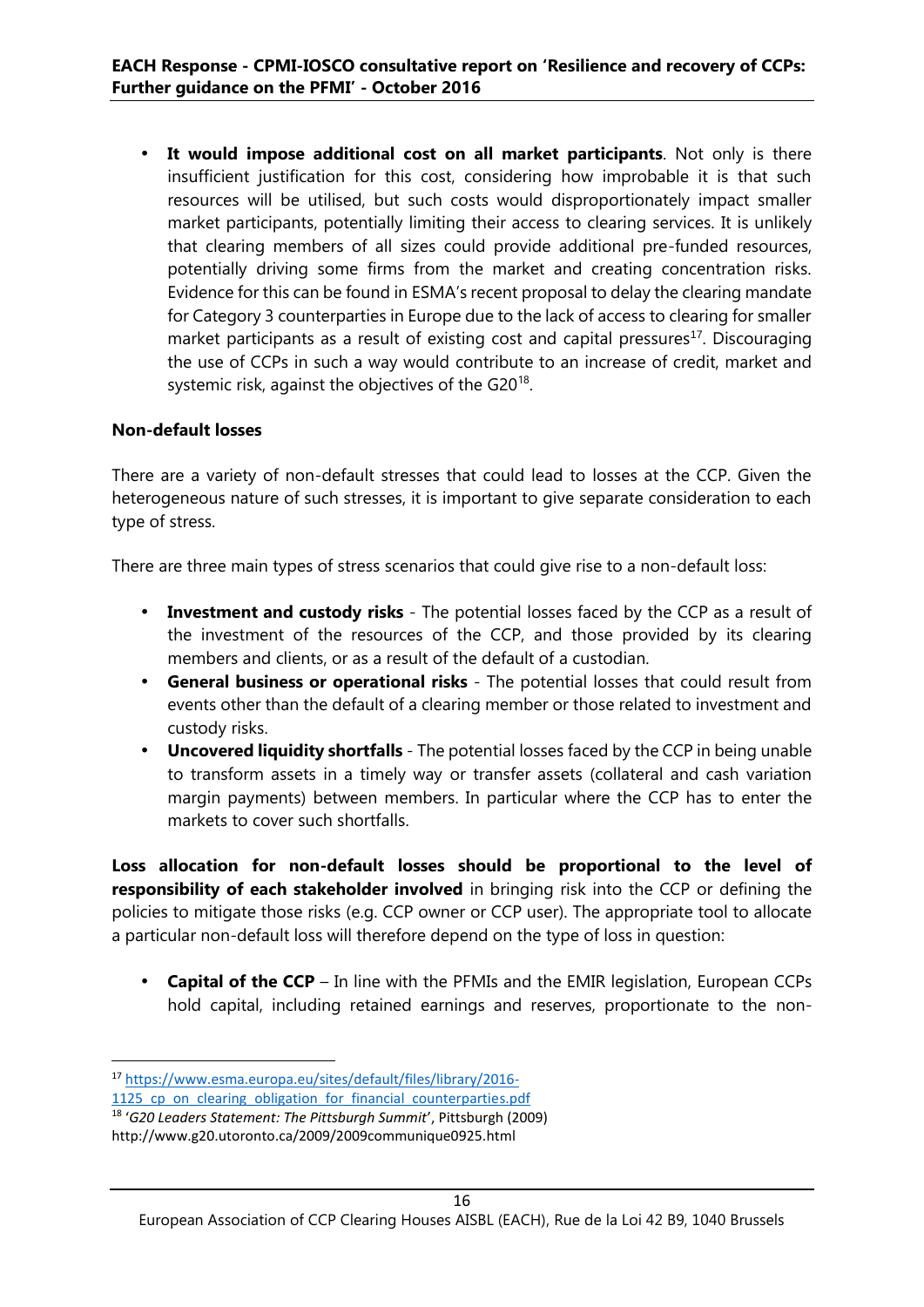default risks that the CCP is exposed<sup>19</sup>. This capital *'shall at all times be sufficient to ensure an orderly winding-down or restructuring of the activities over an appropriate time span and an adequate protection of the CCP against credit, counterparty, market, operational, legal and business risks which are not already covered'* by the CCP's other lines of defence.

Should it be necessary, a CCP might increase its capital resources through the use of capital preservation tools (e.g. reduction in dividend payments, cost reductions, asset sales), payment of its liabilities in instalments or conversion of its debt into equity (subject to an appropriate agreement between the CCP and its counterparty), or by raising capital raising from investors.

CCP capital is appropriate for the allocation of non-default losses for which the CCP is the only entity with the responsibility for creating and managing those risks. European CCPs are well placed to meet such losses and thus ensure continuity of the CCP's critical services and the preservation of market stability.

- **Clearing member contributions** Where the clearing members are responsible for determining the manner in which the risks they bring to the CCP are managed, such as directing the investment strategy for their assets, or selecting the custodian at which their assets are deposited, then the CCP should not be held accountable for losses associated with such decisions (or a proportion of such losses where the CCP and its clearing members are jointly responsible). Another example would be where a fraud was perpetrated by a clearing member, in which case that clearing member should be liable for any associated losses.
- **Other potential resources** CCPs may maintain additional resources for the allocation of those non-default losses for which the CCP is the only entity with the responsibility for creating and managing those risks. These **additional resources may** include **insurance agreements** which can in some cases be a potential additional resource to address losses from activities that the CCP undertakes.

<sup>&</sup>lt;sup>19</sup> http://bit.ly/1Nr5w4l European Market Infrastructure Regulation (EMIR) - Article 16 Capital requirements: A CCP shall have a permanent and available initial capital of at least EUR 7,5 million to be authorised pursuant to Article 14. CCP's capital, including retained earnings and reserves, shall be proportionate to the risk stemming from the activities of the CCP. It shall at all times be sufficient to ensure an orderly winding-down or restructuring of the activities over an appropriate time span and an adequate protection of the CCP against credit, counterparty, market, operational, legal and business risks which are not already covered by specific financial resources as referred to in Articles 41 to 44.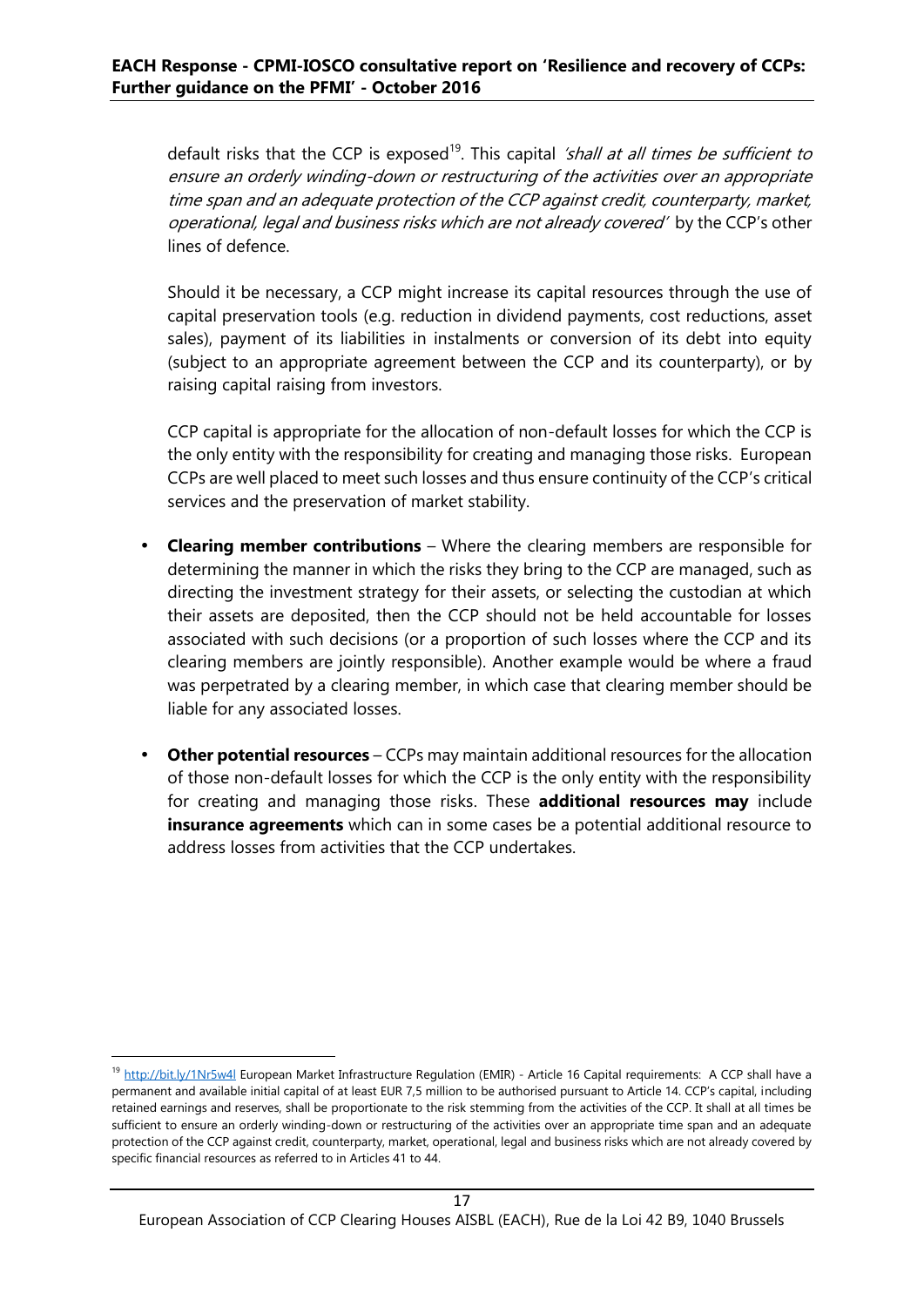## 7. Recovery planning

**Q12: Is the guidance already provided on recovery planning in the Recovery Report sufficient and appropriate?**

#### **Adequacy of the current guidance and need for CCPs to be allowed to perform Recovery (Section 7)**

EACH believes that the guidance already provided on recovery planning in the Recovery Report is sufficient and appropriate as it provides a **comprehensive** list of recovery tools.

If a CCP reaches the point where it has to use recovery tools, the market has already suffered unprecedented stress. In this circumstance, it is even more important that incentive structures for clearing members be maintained. Unless and until recovery is clearly ineffective or it is determined that continuing the recovery plan could result in greater losses for market participants, the recovery plan defined by the CCP should be permitted to run as anticipated by the market. CCPs will have performed the necessary work to define the available tools, their impacts, and the circumstances under which they could be called in, providing the market with as much transparency and certainty as will be available considering the extreme nature of this event.

EACH would therefore stress the **need for CCPs to be allowed to execute fully their default management process and their recovery plan before the intervention of the resolution authority** takes place.

A CCP should only be put in resolution once the previously described CCP tools and processes are exhausted or have proven ineffective, at the point where the CCP is at or near default or the CCP is materially breaching its obligations. This is reflected in the FSB's guidelines on resolution which prescribe that resolution is triggered when *'the recovery tools failed to return the FMI to viability, have not been implemented in a timely manner, or relevant authorities determine that recovery measures are not likely to return the FMI to viability'*<sup>20</sup> .

Early intervention should be considered as a **tool of last resort** as it would likely distort the incentives to ensure a successful recovery of the CCP. Doing so could arbitrarily truncate, or condemn to failure, the recovery process before the recovery plan has had the opportunity to work properly, weakening its ability to conduct an orderly loss allocation in full. Maximising the likelihood of a private sector recovery arrangement is important in order to avoid a shift of the responsibility to the public sector.

CCP recovery relies on the trust and cooperation of market participants who are willing and able to bid effectively on the defaulters' positions. Since these positions are held by the CCP,

<sup>&</sup>lt;sup>20</sup> FSB Key Attributes 2014 http://www.financialstabilityboard.org/2014/10/r\_141015/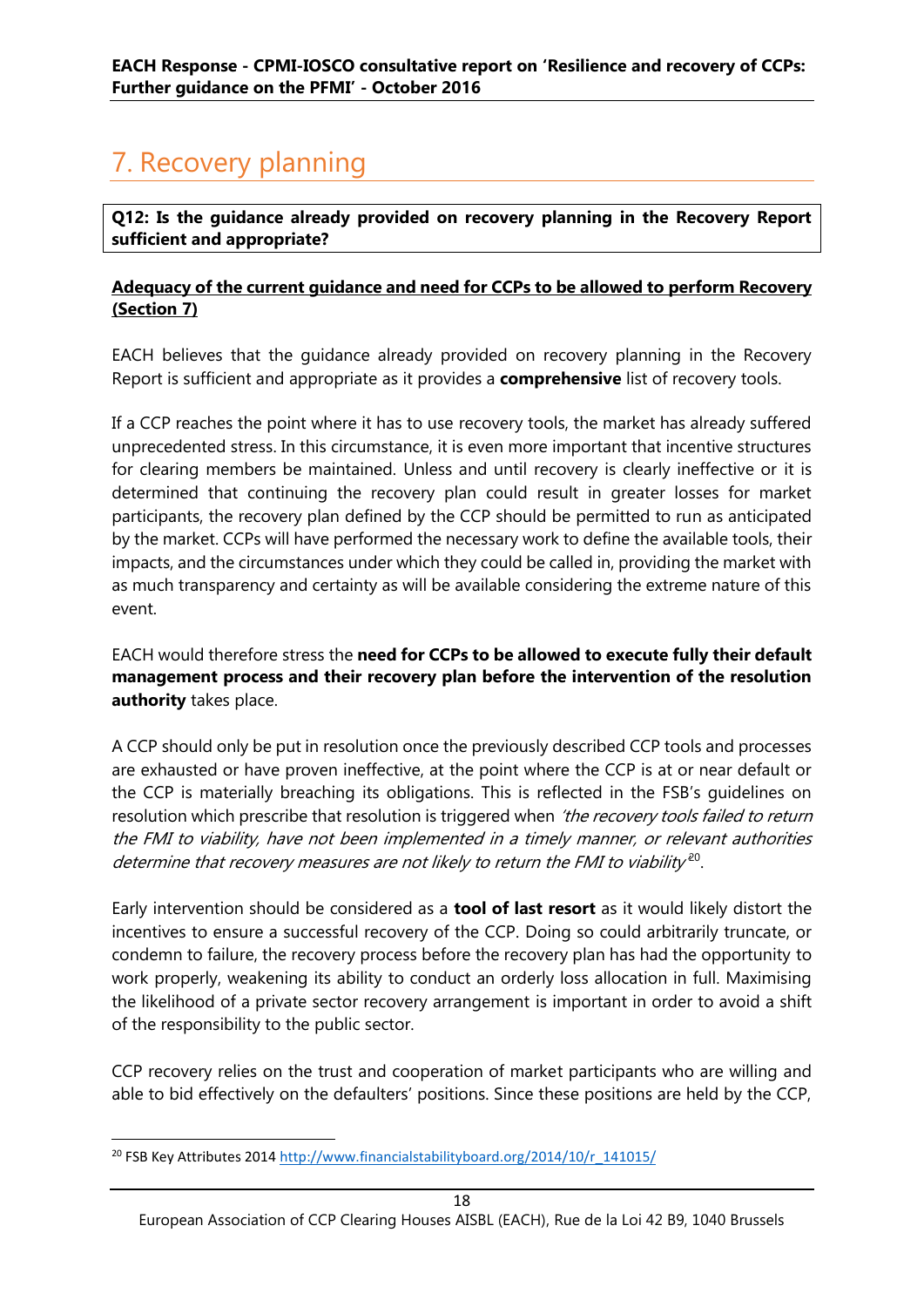#### **EACH Response - CPMI-IOSCO consultative report on 'Resilience and recovery of CCPs: Further guidance on the PFMI' - October 2016**

and the CCP will remain the counterparty on the other side of the position, market participants must have faith in the CCP to continue its operations in order to bid effectively. If market participants believe they would be better off in resolution then this will severely reduce or eliminate any cooperation from the market in management of the default, they would have no reason to actively bid on a portfolio, and the likelihood of a successful recovery would be significantly undermined.

With regard to **default-related losses**, loss allocation tools serve two main functions: 1) maintain the CCP's services and allow the market more time to cure the losses associated with the default and 2) ensure clearing members are incentivised to participate in the default management process. No loss allocation tool will satisfy all market participants, but in order to establish a comprehensive recovery plan, the various steps the CCP can take to continue operating their critical functions must be considered. It is important to remember that most loss allocation tools will be preferable (both for market participants and the financial market more broadly) to the alternative of the failure of the CCP and the disorder such an event would bring to the market.

The following loss allocation tools meet both of these goals and should be available for inclusion by CCPs in their recovery plans. The CCP should be able to implement these tools in light of the facts and circumstances of the particular stress event and should not be limited to applying such tools in a certain prescribed order:

 **Assessment powers** - Assessment powers, also referred to as 'assessment calls' or 'cash calls', are available to CCPs through their rulebooks if prefunded resources have been exhausted. This ability to request additional contributions from surviving participants is an important recovery tool and is present within most CCPs' rulebooks.

The size of assessment powers is generally relative to the participant's contribution to the CCP's pre-funded default fund. Assessment powers are not pre-funded although the quantum of such assessments is generally much smaller than the amount of variation margin payments previously called by CCPs during periods of significant market stress and as such it is reasonable to conclude that clearing members will continue to be able to meet their assessment obligations. Assessment powers are typically callable immediately from clearing members in cash and in a liquid currency.

 **Gains haircutting (VMGH/profit cropping)** – Gains haircutting is a limited-time tool that allows the market to have continued access to the critical clearing services and operations of the CCP while a matched book is re-established. Such tool is capped under EMIR. It is implemented through the reduction of the net variation margin (VM) gains or profits owed to the non-defaulting members. The VM owed by the defaulter's portfolio, a result of an inability to auction the positions and return to a matched book, is distributed to all clearing members and clients according to their net VM gains/profits, rather than to all clearing members and clients. Different types of contract are subject to varying methods of haircutting/cropping (e.g. mark to market,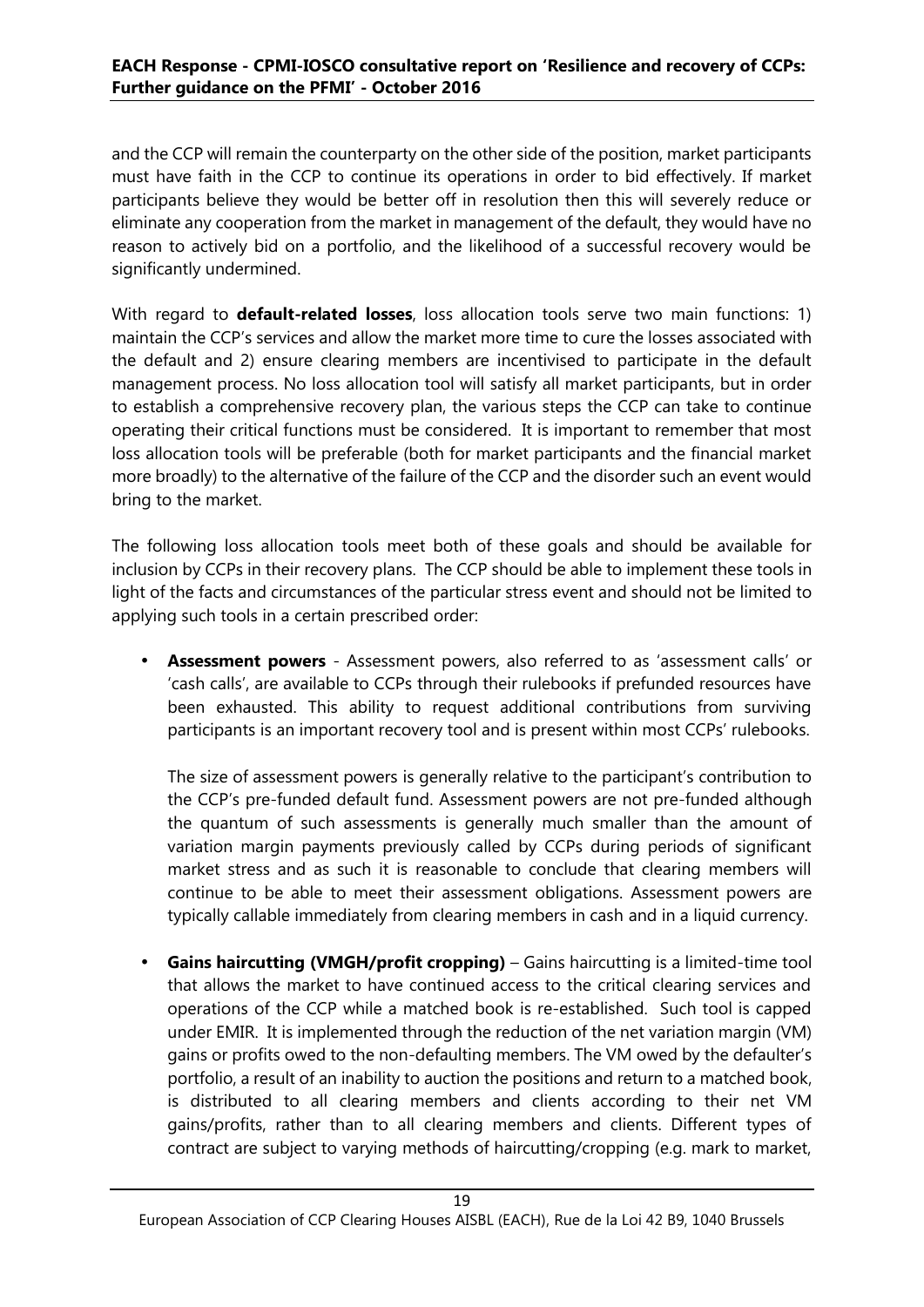contingent, profit and loss flows). Gains haircutting may be implemented differently by different CCPs.

Unless capped, the cumulative sum of clearing participants' VM gains/profits following a participant's default will always be sufficient to cover the defaulter's mark-to-market losses in the same period. How haircuts are applied to clients may vary per CCP and depends on the contractual arrangements between the clearing members and their clients.

 **Loss distribution** – Under loss distribution, the defaulter's VM losses may be distributed across all clearing members, usually in proportion to the risk they pose (i.e. by default fund contribution or initial margin), and not just those clearing members with positive VM, as in VM haircutting and profit cropping.

The factors for determining the tools to be used to return the CCP to a matched book will be dependent on the particular stress scenario threatening the CCP. Again the CCP should be able to implement these tools in light of the facts and circumstances of the particular stress event:

• Partial/Full tear-up – These tools should be implemented only after multiple failed auction cycles and after reasonable effort has been made to port the positions of the defaulted clearing member. Multiple unsuccessful auctions indicate that there is no longer an appetite for the products in the market. Partial tear-up is preferable to full tear-up as it allows the isolation and elimination of a smaller, illiquid market segment while allowing the broader market to recover from the relevant stress event. Partial tear up is one of the least invasive tools available for this purpose.

Loss allocation for non-default losses should in our view be proportional to the level of **responsibility of each stakeholder involved** (e.g. CCP owner or CCP user) in either bringing risk into the CCP or defining the policies to mitigate those risks. Effective tools to allocate non default losses include:

- **Capital of the CCP**
- **Clearing member contributions**
- **Insurance agreements**

These tools are described in more detail in our response to Question 11.